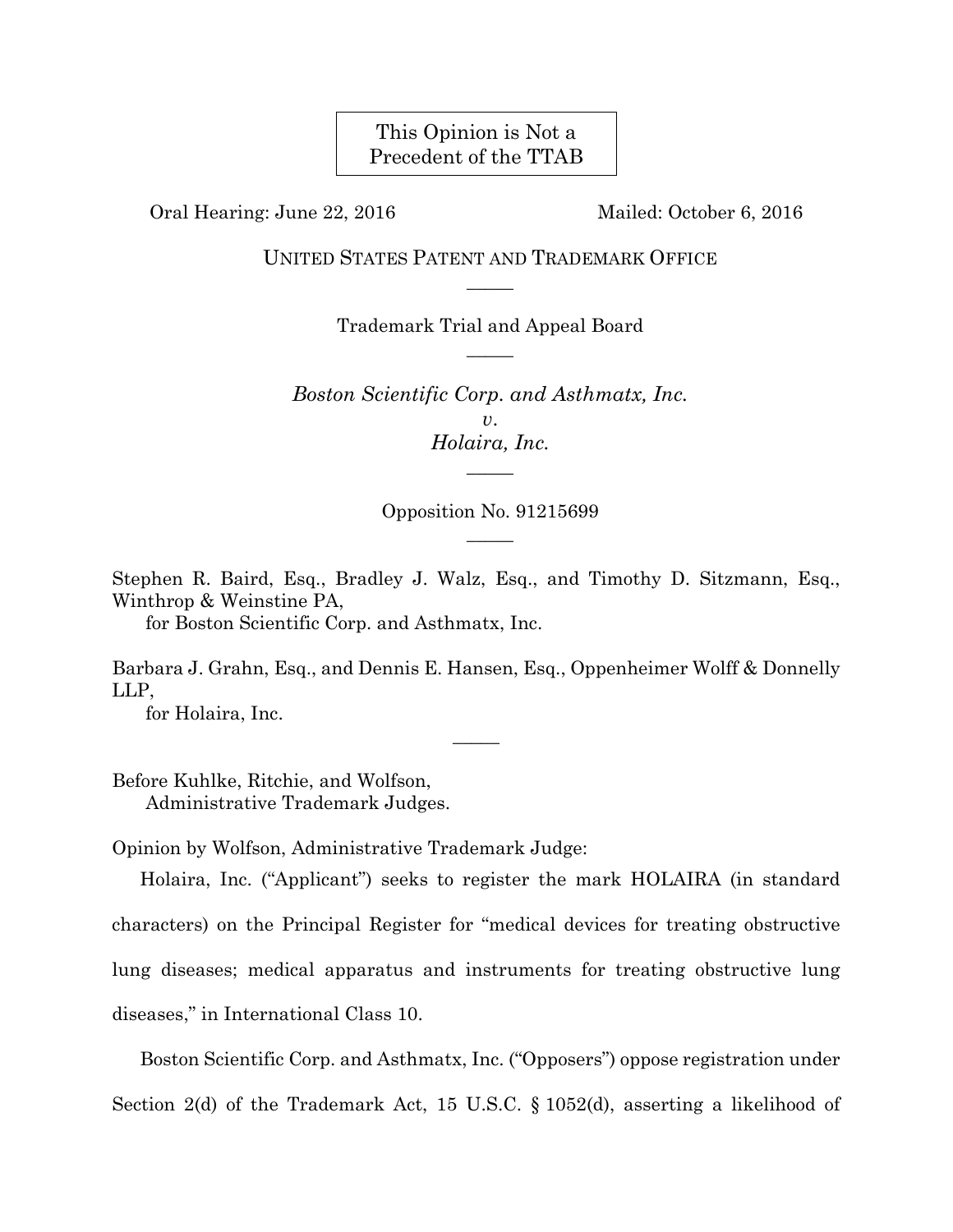confusion with Opposers'1 mark ALAIR (in standard characters), previously registered for "medical therapeutic devices for use in the treatment of pulmonary diseases, namely, catheters, probes, generators, bronchoscopes, and electrodes" in International Class 102 and for "training and teaching in the field of surgery and treatment of pulmonary diseases, namely training and teaching in the use and operation of medical devices for bronchial surgery or treatment, and distribution of course materials, namely printed materials and electronic media, in connection therewith" in International Class 41.3

The proceeding is fully briefed. For the following reasons, we sustain the opposition.

I. Evidentiary Objections

We first address the parties' objections to portions of the record.

#### A. Opposers' Objections

Opposers object to Applicant's submission via Notice of Reliance of third-party registrations and website printouts.4 The objections are overruled. The printouts of the registrations were downloaded from the USPTO Trademark Status and Document Retrieval ("TSDR") database, and show status and title of the

1

<sup>&</sup>lt;sup>1</sup> The record owner of the registrations is Asthmatx, Inc. During her deposition, Karen M. Passafaro, Opposer Boston Scientific Corp.'s vice-president of marketing, testified that "Boston Scientific acquired [Asthmatx], the product, and all the trademarks." 21 TTABVUE 11.

<sup>2</sup> Reg. No. 2856168, issued June 22, 2004; renewed.

<sup>3</sup> Reg. No. 3380080, issued February 12, 2008; Sections 8 and 15 combined declaration accepted and acknowledged.

<sup>4 15 &</sup>amp; 16 TTABVUE.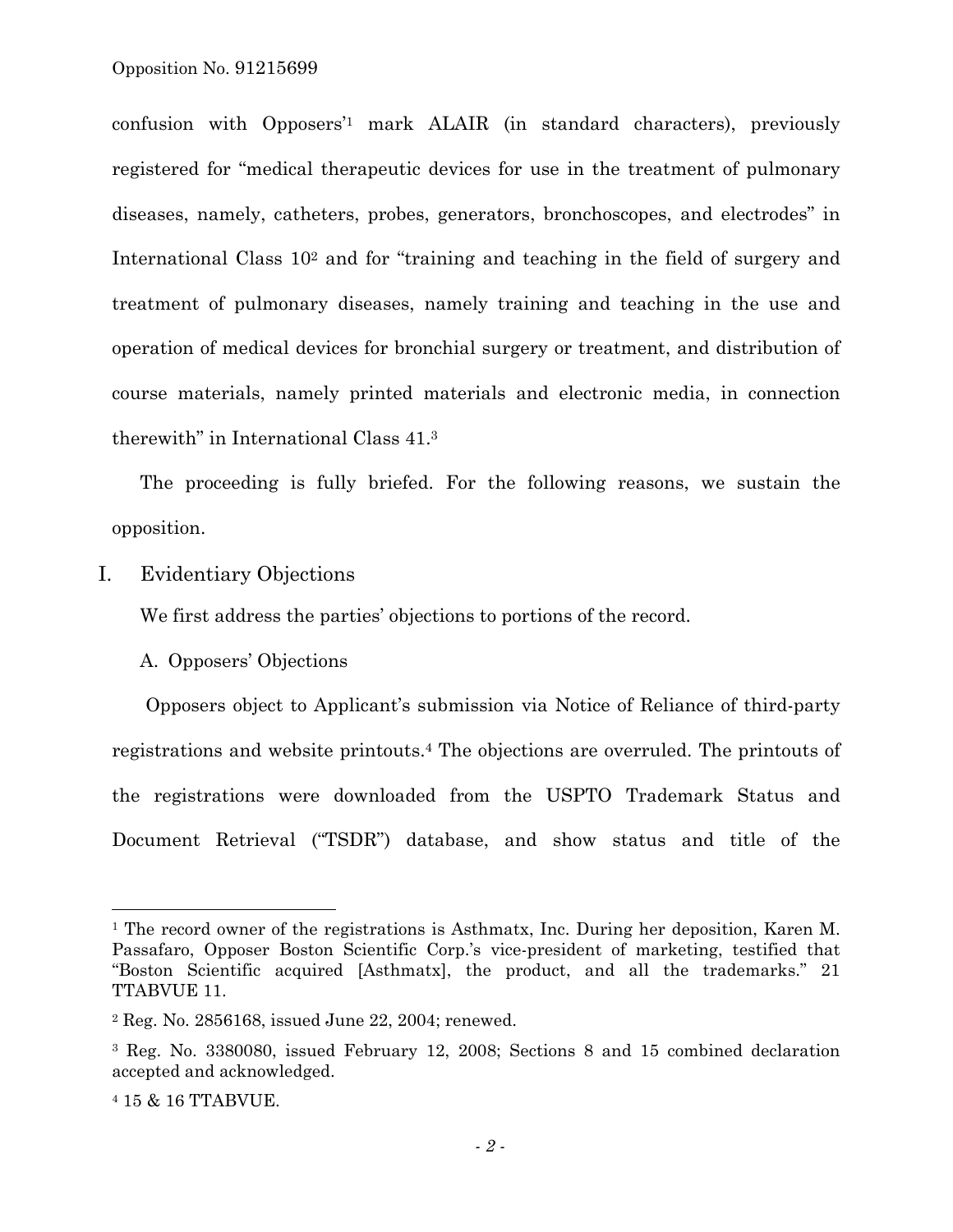$\overline{a}$ 

registrations; accordingly, they qualify for admission as official records under Trademark Rule 2.122(e). *See, e.g., In re Smith and Mehaffey,* 31 USPQ2d 1531, 1532 n.3 (T.T.A.B. 1994) (In order to make registrations of record, soft copies of the registrations themselves, or the electronic equivalent thereof, *i.e.,* printouts of the registrations taken from the electronic records of the Patent and Trademark Office's own data base, must be submitted); *Weyerhaeuser Co. v. Katz,* 24 USPQ2d 1230 (TTAB 1992). Contrary to Opposers' argument, the documents are not made inadmissible by the fact that they may also have been produced as supplemental discovery after the close of trial.<sup>5</sup> Opposers' arguments that the Board should refuse to consider the third-party registrations because the marks are allegedly too dissimilar to be relevant or not used in connection with similar products are unpersuasive as they go to the probative value accorded to the evidence and not its admissibility. Even where the record lacks proof of actual third-party use and the extent of third-party use, third-party registration evidence will be admissible. *Jack Wolfskin Ausrustung Fur Draussen GmbH v. New Millennium Sports, S.L.U.*, 797 F.3d 1363, 116 USPQ2d 1129, 1136 (Fed. Cir. 2015); *Juice Generation, Inc. v. GS Enterprises LLC*, 794 F.3d 1334, 115 USPQ2d 1671, 1675 (Fed. Cir. 2015).

As to the website pages, they qualify for admission under *Safer Inc. v. OMS Investments Inc.,* 94 USPQ2d 1031, 1039 (TTAB 2010) (holding document obtained from the Internet admissible if it identifies its date of publication or date that it was

<sup>5</sup> *See* 28 TTABVUE 27, Applicant's counsel's letter to Opposers' counsel, identifying supplemental production of documents.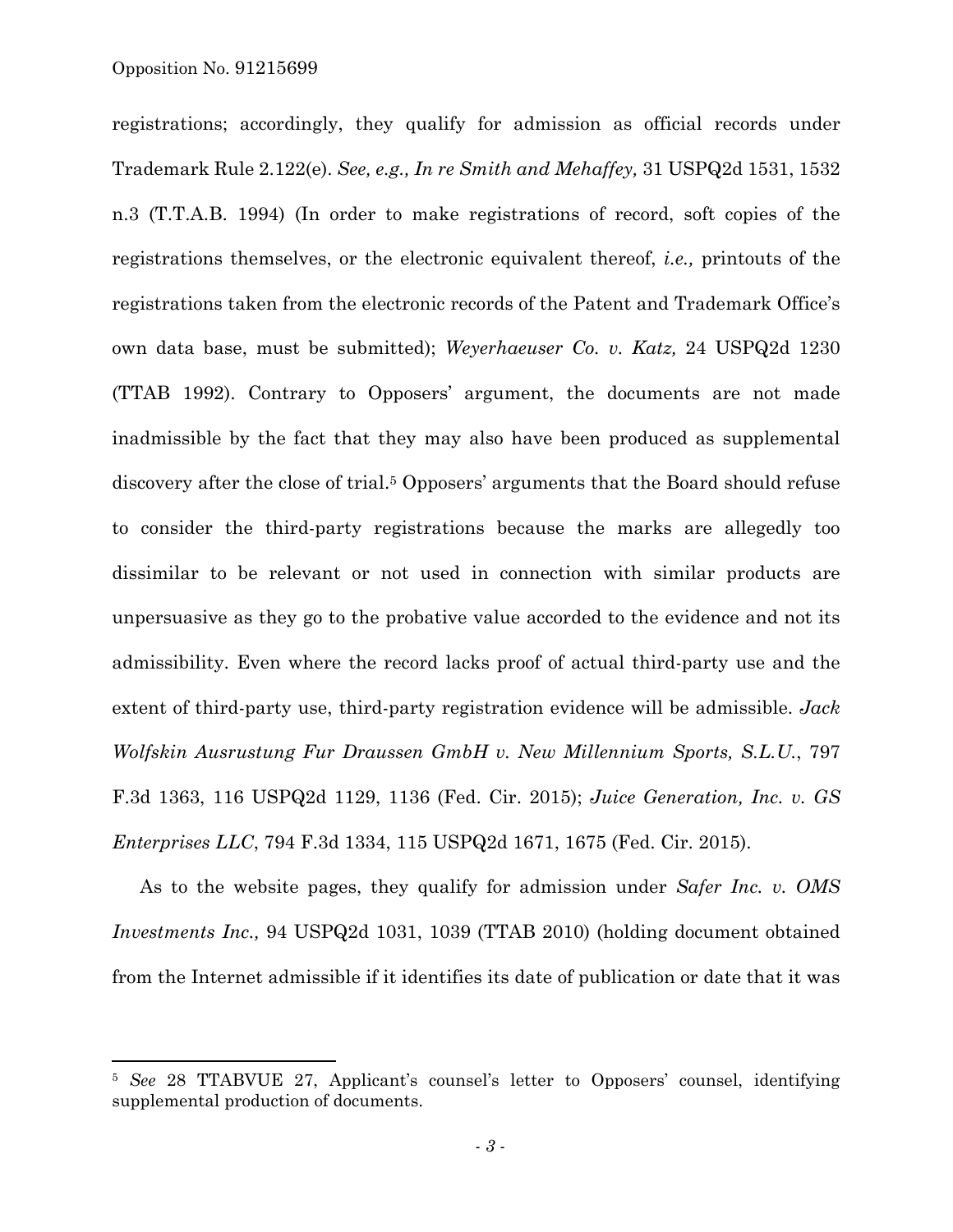1

accessed and printed, and its source (e.g., the URL)). It is well established, however, that the probative value of internet documents is limited because such printouts are inadmissible to prove the truth of the matters asserted therein. *Safer,* 94 USPQ2d at 1040. ("[Internet printouts] are admissible only to show what has been printed, not the truth of what has been printed."). Thus, we have considered the internet printouts for what information the relevant public may have encountered in browsing websites pertaining to the goods involved herein, and have not considered them to demonstrate the truth of any statements made in any of the webpages.6

Opposers further object to Applicant's introduction of a branding presentation (the "Strategem report") created on behalf of Opposers (and submitted by Applicant under seal)7 on the ground that the Report has been offered for the truth of the matters asserted and therefore constitutes inadmissible hearsay. Applicant also submitted a trademark search report for the mark ALAIR8 to which Opposers also object on the same ground. Contrary to Applicant's argument, Opposers have not waived their right to object to the admission into evidence of either document on hearsay grounds

<sup>6</sup> Some of the documents submitted consist of search summary results from the Google® search engine. Such listings are of very limited probative value because they do "not show sufficient context in which the term is used on the listed web pages." *Couch/Braunsdorf Affinity, Inc. v. 12 Interactive, LLC,* 110 USPQ2d 1458, 1461 n.10 (TTAB 2014). Nevertheless, we have considered the listings to the extent that we can glean from them any evidence of value.

<sup>7 19</sup> TTABVUE contains Applicant's counsel's affidavit identifying Exhibit 96 as a document entitled "Strategem Healthcare Communications – Asthmatx"; the presentation itself is filed under seal at 20 TTABVUE, Exhibit 96. The presentation was also made an Exhibit to the testimony of Karen M. Passafaro, Opposer Boston Scientific Corp.'s Vice-President of Marketing, at 22 TTABVUE, Applicant's Exhibit 18 (confidential).

<sup>8 19</sup> TTABVUE 96. The trademark search report was not submitted under seal. It was also identified during Ms. Passafaro's testimony, at 22 TTABVUE, Applicant's Exhibit 1.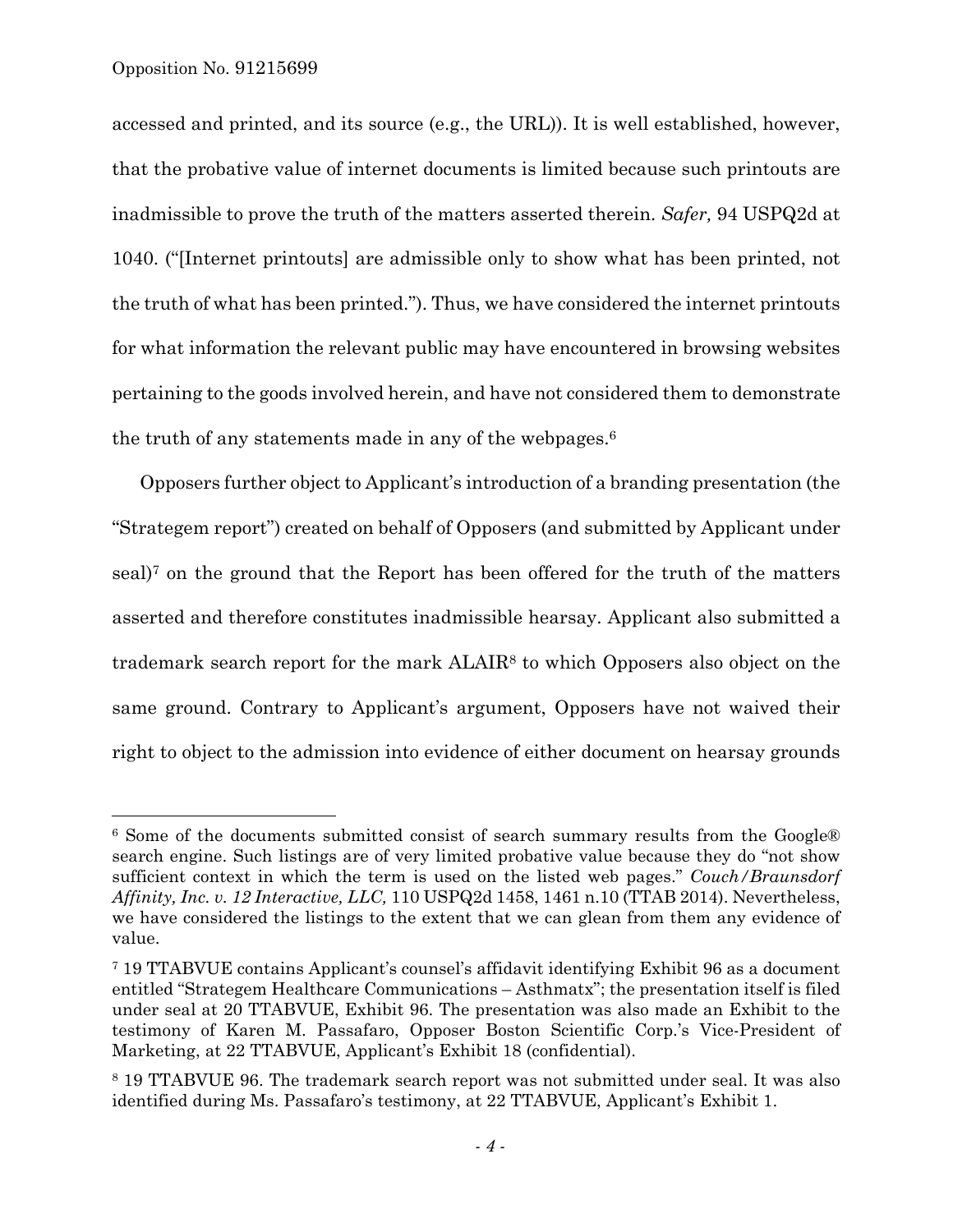Opposition No. 91215699

by failing to raise an objection to their overall inadmissibility during Ms. Passafaro's testimony. *See* Trademark Trial and Appeal Board Manual of Procedure ("TBMP") §§ 707.02(c); 707.04 (2016) (objections to testimony on substantive grounds, such as that the proffered evidence constitutes hearsay generally not waived for failure to raise them promptly). As the documents are relevant to the question of likelihood of confusion, we consider them for what they show on their face, which is that Opposers' employees may have been exposed to these internal reports and therefore may be aware of the information contained therein. With respect to the Strategem report, we have also considered Ms. Passafaro's statements made on the basis of her personal knowledge of events surrounding the presentation of the report. With respect to the trademark search report, we note that despite Ms. Passafaro's reading from the report, she had no personal knowledge of the marks displayed or enumerated therein.9 Statements regarding use or filing dates of any marks displayed or enumerated in a trademark search report are not evidence that the marks are in use or that the registrations are active. *See, e.g., Centraz Indus. Inc. v. Spartan Chemical Co., Inc.,* 77 USPQ2d 1698, 1701 (TTAB 2006) (trademark search report is not credible evidence of the third-party uses or registrations listed in the report); 2 *McCarthy on Trademarks and Unfair Competition* § 11:89 (4th ed.).

B. Applicant's Objections

l

<sup>9 21</sup> TTABVUE 67. Ms. Passafaro testified that she was not employed by Opposer Boston Scientific at the time the trademark search was conducted and the report prepared by outside counsel.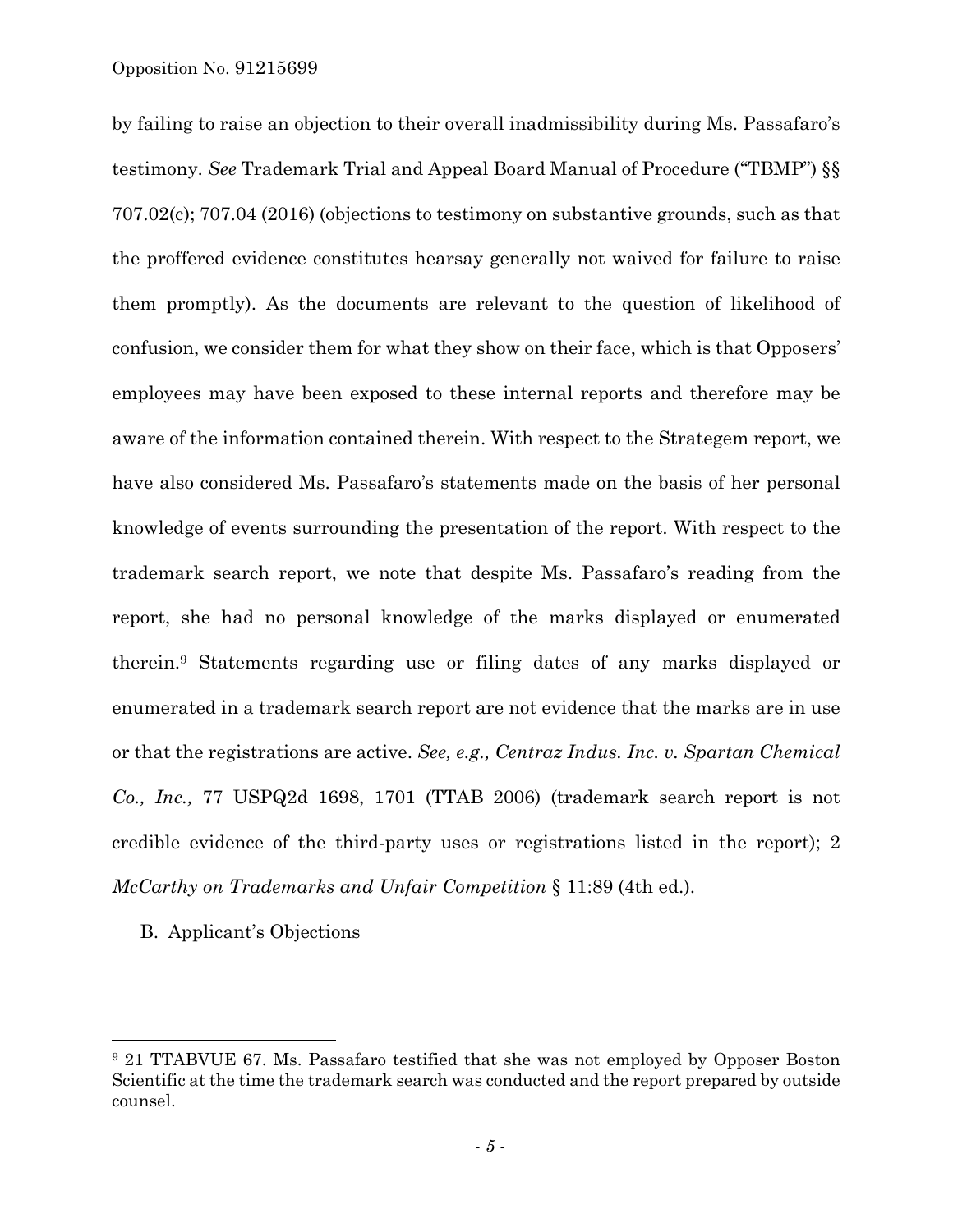Applicant objects to the introduction of statements made by Ms. Passafaro that the ALAIR system was featured in news media,<sup>10</sup> on the ground that such statements constitute hearsay unsupported by record evidence. While we do not disregard Ms. Passafaro's testimony simply because she did not specifically identify supporting documents, we disregard the testimony to the extent it refers to specific patient testimonials supposedly contained in the media reports, as hearsay. We further discount the probative value of the testimony because it is decidedly inconclusive as to whether, and in what manner, the involved mark was used in any media piece.

Applicant further objects to internet evidence submitted by Opposers as hearsay. For the reasons stated above, we consider the evidence but only for what it shows on its face, namely, that the website pages may have been viewed by the public, and that the public may therefore be aware of the information contained therein. *Safer,* 94 USPQ2d at 1040.

Applicant's objection to the declaration testimony of Narinder Shargill, Vice President of Clinical Strategy and Medical Affairs, Pulmonary Division at Boston Scientific Corp., and the exhibits attached thereto is overruled.<sup>11</sup> The testimony directly rebuts Mr. Wahr's testimony regarding potential uses of the parties' medical devices and the alleged overlap between asthma and chronic obstructive pulmonary disease ("COPD").12 We hasten to add that Mr. Shargill's declaration and exhibits

1

<sup>10 22</sup> TTABVUE 57 (confidential).

<sup>11 24</sup> TTABVUE 9-11, 25 TTABVUE (confidential). *See also* 23 TTABVUE 8-67, Exhibits 69 and 74-77. (attached to Opposers' Notice of Reliance of August 12, 2015).

<sup>&</sup>lt;sup>12</sup> Chronic obstructive pulmonary disease is defined as "pulmonary disease (as emphysema or chronic bronchitis) that is characterized by chronic typically irreversible airway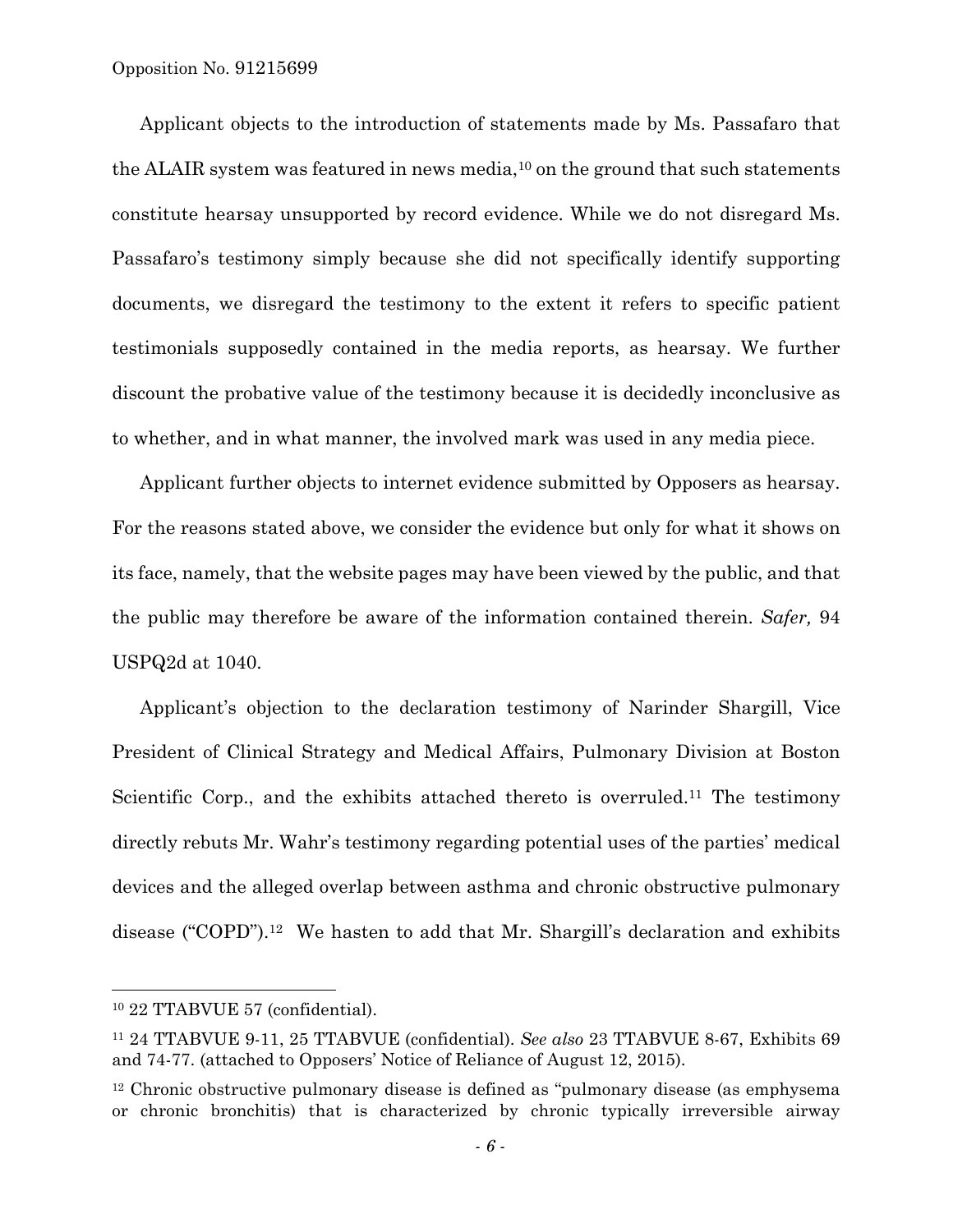have little bearing on our decision, because there are no limitations in either Applicant's or Opposers' identification of goods of their respective application and registration that restrict the goods to those for the treatment of only one type of pulmonary lung disease, such as asthma, COPD, bronchitis or emphysema.

Applicant's objection to the report of linguist Geoffrey Nunberg, Ph.D.13 as unreliable and overstepping the province of the Board, goes to the probative value to be accorded the evidence and not its admissibility. We overrule the objection but note that we have not relied on Dr. Nunberg's testimony on the ultimate issue of likelihood of confusion. The "opinions of witnesses, including those qualified as expert witnesses, on the question of likelihood of confusion are entitled to little if any weight and should not be substituted for the opinion of the tribunal charged with the responsibility for the ultimate opinion on the question." *Mennen Co. v. Yamanouchi Pharmaceutical Co., Ltd.*, 203 USPQ 302, 305 (TTAB 1979).

### II. Description of the Record

The record consists of the pleadings and the file of the involved application. Trademark Rule 2.122(b)(1). The parties also stipulated that "documents produced during the discovery period that were created by a party or  $\text{Six Degrees}^{14}$  are

obstruction resulting in a slowed rate of exhalation—called also COPD." At http://www.merriam-webster.com/dictionary/COPD. The Board may take judicial notice of dictionary definitions, *Univ. of Notre Dame du Lac v. J.C. Gourmet Food Imp. Co*., 213 USPQ 594 (TTAB 1982), *aff'd*, 703 F.2d 1372, 217 USPQ 505 (Fed. Cir. 1983), including online dictionaries that exist in printed format or regular fixed editions. *In re Red Bull GmbH*, 78 USPQ2d 1375, 1377 (TTAB 2006).

<sup>13 13</sup> TTABVUE 11.

<sup>&</sup>lt;sup>14</sup> "Six Degrees" refers to an independent branding company employed by Applicant.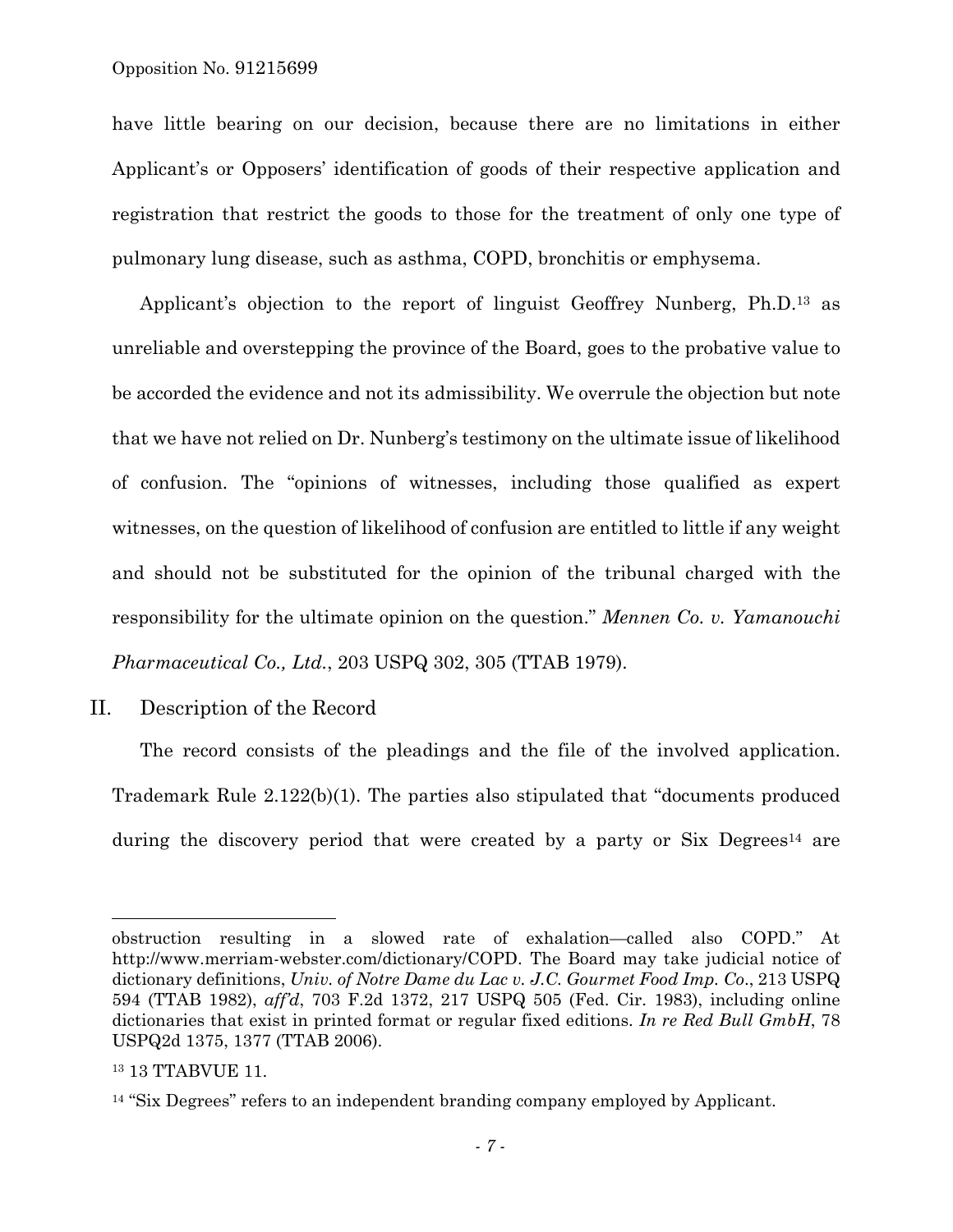authentic, qualify as business records for purposes of [Fed. R. Evid.] 803(6)(B), and may be introduced into evidence through the affidavit of a party's counsel, subject to any objections other than authenticity or objections cured by [Fed. R. Evid.] 803(6)(B)."15

In light of our evidentiary rulings, the following is of record in this case:

- 1. Opposers' Evidence
	- a. Submitted under Notice of Reliance (filed May 6, 2015):
		- Status and title copies of Reg. Nos. 2856168 and 3380080.16
		- Applicant's answers and supplemental answers to certain of Opposer's interrogatories and requests for admissions.17
		- Printouts from the American Heritage Dictionary of the English Language online dictionary of definitions for "all" and "whole;" printouts from West's online Legal Thesaurus/Dictionary of synonyms for "apparatus" and "device"; and printouts from the Merriam-Webster online dictionary for definitions of "all," "whole," and "hola" and synonyms for the word "whole."<sup>18</sup>
		- Print-outs from websites focusing on lung diseases.<sup>19</sup>
		- Copy of an article from Popular Science.<sup>20</sup>
		- Copy of an official record regarding Opp. No. 91216205.<sup>21</sup>
	- b. Submitted under Opposers' counsel's affidavit pursuant to the parties' stipulation (filed May 6, 2015):

1

<sup>&</sup>lt;sup>15</sup> 13 TTABVUE 9. The parties also stipulated that Opposers could offer the testimony of Dr. Narinder Shargill through a declaration, subject to Applicant's right to object to the testimony and to take cross-examination. 24 TTABVUE 6. As noted *supra,* we sustain Applicant's objection to Dr. Shargill's testimony.

<sup>16 12</sup> TTABVUE 8 and 11, Exhibits 1 and 2.

<sup>17 12</sup> TTABVUE 19-34, Exhibits 5-7.

<sup>18 12</sup> TTABVUE 35-62, Exhibits 8-15.

<sup>19 12</sup> TTABVUE 69-97, Exhibits 18-25.

<sup>20 12</sup> TTABVUE 63, Exhibit 16.

<sup>21 12</sup> TTABVUE 66, Exhibit 17.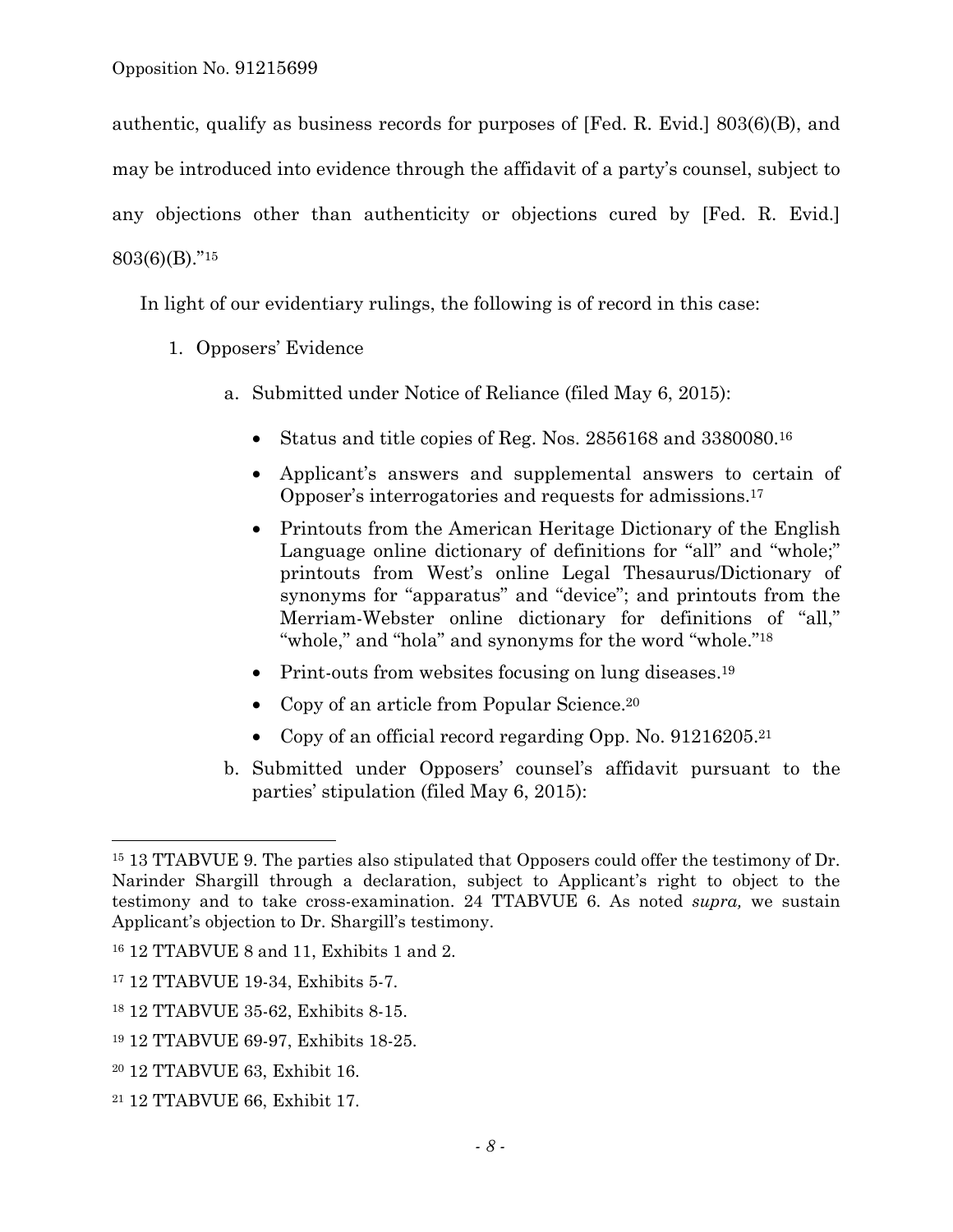- Parties' stipulation regarding submission of evidence.<sup>22</sup>
- Expert Report of Geoffrey Nunberg, Ph.D and accompanying exhibits.23
- Copies of marketing brochures distributed by Opposers.<sup>24</sup>
- Copies of web pages from  $\text{thtn:}/\text{/www.}$  btforasthma.com>.<sup>25</sup>
- 2. Opposers' Testimony:
	- Testimony of Karen M. Passafaro, Opposer Boston Scientific Corp.'s Vice-President of Marketing, with accompanying exhibits.26
	- Testimony of Matthew W. Sprague, Controller, Endoscopy Division, Boston Scientific Corp.27
- 3. Applicant's evidence:
	- a. Submitted under Notice of Reliance (filed July 6, 2105):
		- Printouts from the Trademark Status and Document Retrieval database ("TSDR") of third-party registrations of marks including the letter string "AIR."28
		- Printouts of websites purporting to show marks including "AIR."29
		- Opposer's answers to Applicant's interrogatories.<sup>30</sup>
		- Official records of the USPTO regarding Can. No. 92051129.<sup>31</sup>
	- b. Submitted under Applicant's counsel's affidavit pursuant to the parties' stipulation (filed July 6, 2015):

1

- 28 15 TTABVUE, Exhibits 1-41 and 16 TTABVUE Exhibits 42-44.
- 29 16 TTABVUE Exhibits 45-76.
- 30 16 TTABVUE Exhibits 77 and 78.
- 31 16 TTABVUE Exhibit 80 (Petition) and 81 (Answer).

<sup>22 13</sup> TTABVUE 8, Exhibit 26.

<sup>23 13</sup> TTABVUE 11.

<sup>24 13</sup> TTABVUE 82 and 87, Exhibits 62 and 63.

<sup>25 13</sup> TTABVUE 90-100, Exhibit 64-67.

<sup>26 21</sup> TTABVUE 2-191; 22 TTABVUE (confidential).

<sup>27 21</sup> TTABVUE 329-352; 22 TTABVUE (confidential).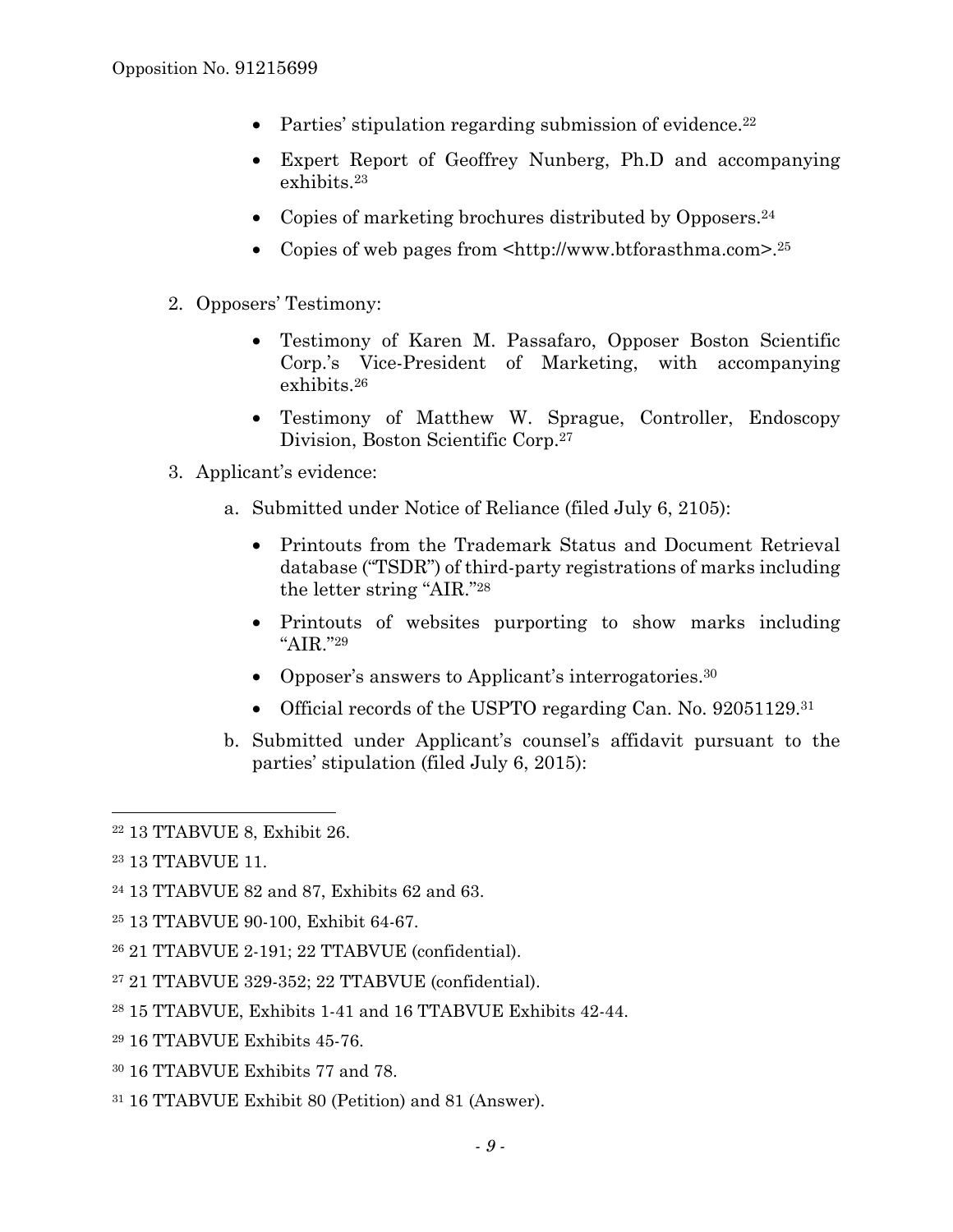- Copies of Opposers' operating manuals.<sup>32</sup>
- Copies of screenshots of Opposers' website <br/>btforasthma.com>.<sup>33</sup>
- Copies of a patient brochure.  $34$
- Confidential documents (the Strategem report<sup>35</sup> and a trademark coexistence agreement36).
- Copies of the ALAIR trademark search report.<sup>37</sup>
- 4. Applicant's testimony of its CEO, Dr. Dennis Wahr (taken July 2, 2015).38
- III. Opposer's Standing and Priority

Standing is a threshold issue that must be proven by the plaintiff in every *inter partes* case. *See Empresa Cubana Del Tabaco v. Gen. Cigar Co.*, 753 F.3d 1270, 111 USPQ2d 1058, 1062 (Fed. Cir. 2014), *cert. denied*, 135 S. Ct. 1401 (2015); *John W. Carson Found. v. Toilets.com Inc.*, 94 USPQ2d 1942, 1945 (TTAB 2010). Opposers' standing to oppose registration of Applicant's mark is established by the pleaded registrations, which the record shows to be valid and subsisting, and owned by Opposer Asthmatx, Inc. *See, e.g., Cunningham v. Laser Golf Corp.*, 222 F.3d 943, 55 USPQ2d 1842, 1844 (Fed. Cir. 2000); *Otter Prods. LLC v. BaseOneLabs LLC*, 105 USPQ2d 1252, 1254 (TTAB 2012). In addition, the record shows that Applicant first used its mark in 2013,39 well after Opposer's registrations issued, and subsequent to

- 35 19 TTABVUE Exhibit 96.
- 36 19 TTABVUE Exhibit 98.
- 37 19 TTABVUE Exhibit 97.
- 38 30 TTABVUE 2-113; 29 TTABVUE (confidential).
- 39 29 TTABVUE 54.

<sup>32 19</sup> TTABVUE Exhibits 83 and 84.

<sup>33 19</sup> TTABVUE Exhibits 85-94.

<sup>34 19</sup> TTABVUE Exhibit 95.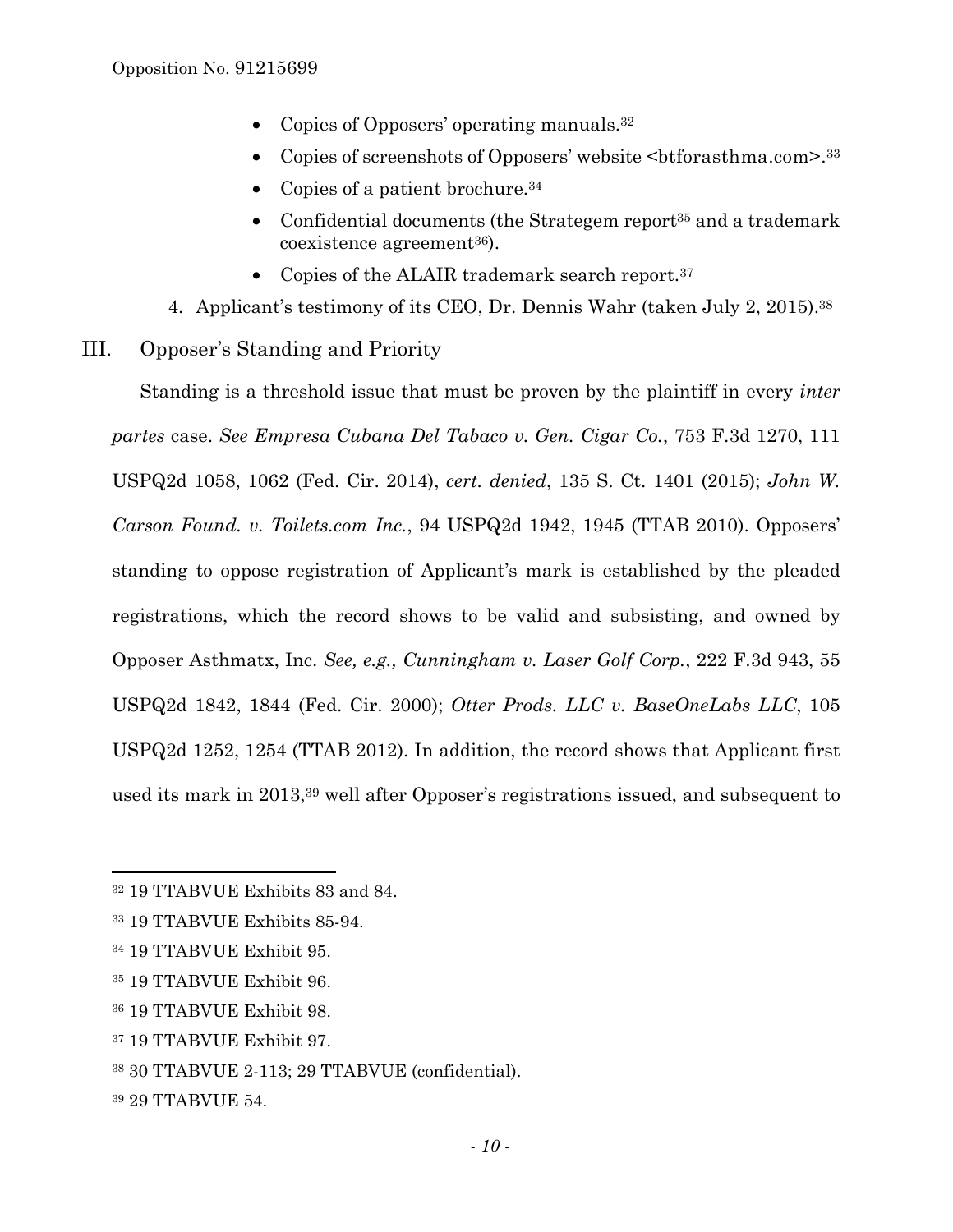Opposition No. 91215699

Opposers' first use of its mark in 2010.40 However, because the pleaded registrations are of record, priority is not an issue with respect to the mark and goods and services covered thereby. *Penguin Books Ltd. v. Eberhard*, 48 USPQ2d 1280, 1286 (TTAB 1998) (citing *King Candy Co. v. Eunice King's Kitchen, Inc.*, 496 F.2d 1400, 182 USPQ 108, 110 (CCPA 1974)).

### IV. Likelihood of Confusion

Our determination under Trademark Act Section 2(d) is based on an analysis of all probative facts in evidence that are relevant to the factors bearing on the issue of likelihood of confusion. *In re E. I. du Pont de Nemours & Co.,* 476 F.2d 1357, 177 USPQ 563, 567 (CCPA 1973); *see also In re Majestic Distilling Co.,* 315 F.3d 1311, 65 USPQ2d 1201, 1203 (Fed. Cir. 2003). In any likelihood of confusion analysis, two key considerations are the similarities between the marks and the similarities between the goods or services, the first two *du Pont* factors. *See Federated Foods, Inc. v. Fort Howard Paper Co.,* 544 F.2d 1098, 192 USPQ 24, 29 (CCPA 1976) ("The fundamental inquiry mandated by  $\S 2(d)$  goes to the cumulative effect of differences in the essential characteristics of the goods and differences in the marks."). Opposer bears the burden of proving its claim of likelihood of confusion by a preponderance of the evidence. *Cunningham*, 55 USPQ2d at 1848.

We address in turn each of the *du Pont* factors for which the parties submitted evidence or argument. We treat any other *du Pont* factors as neutral.

<sup>40 21</sup> TTABVUE 14.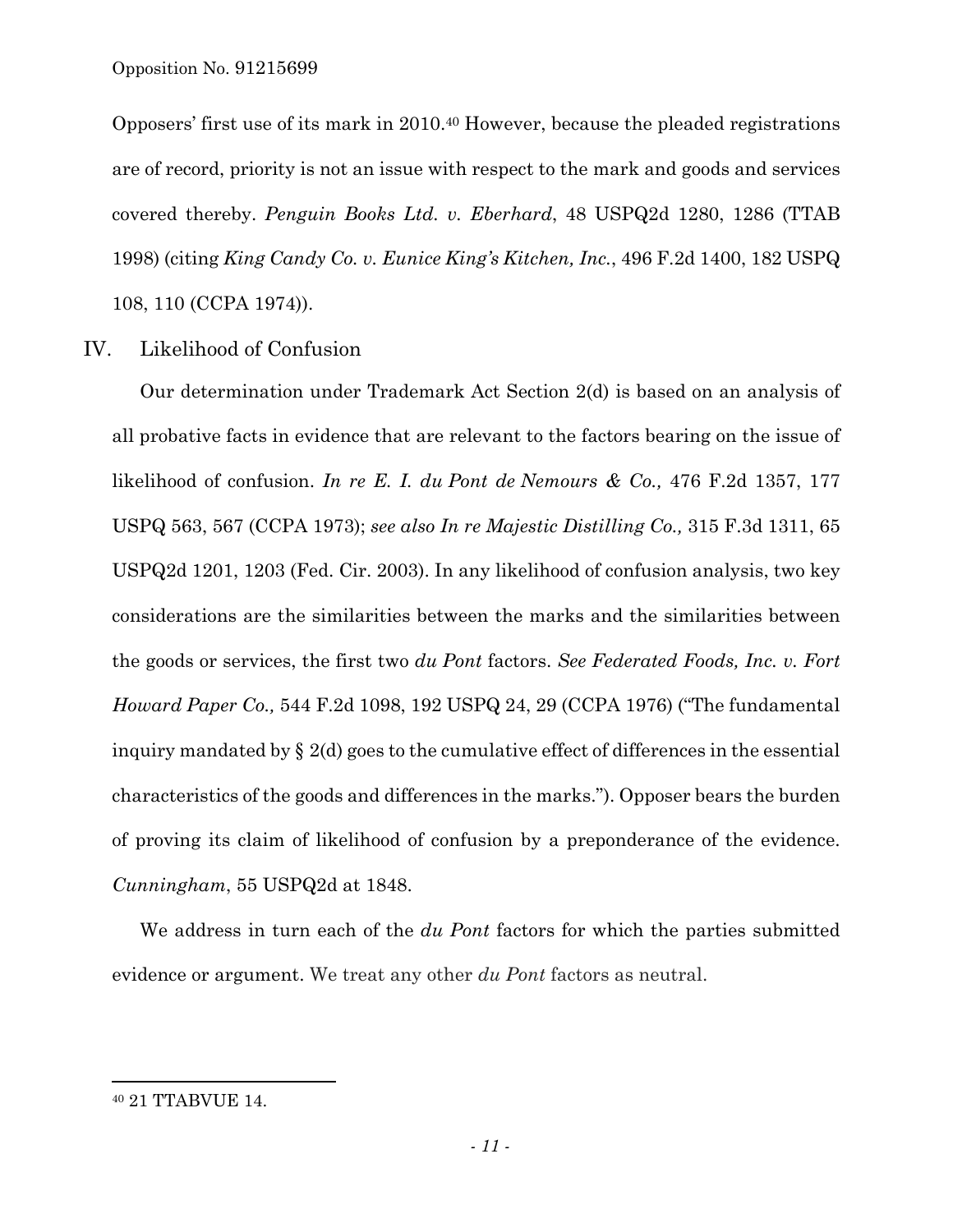1

## A. Similarity of the Goods

We start our analysis with the second *du Pont* factor, which assesses the similarity or dissimilarity of the parties' goods or services. For purposes of our likelihood of confusion determination, we concentrate our discussion on Opposers' use and registration of the mark ALAIR in connection with medical goods, rather than their use in association with educational services, because the services are complementary to the goods, and because Applicant's application does not include services.

Applicant's goods are described as "medical devices for treating obstructive lung diseases; medical apparatus and instruments for treating obstructive lung diseases." The registered goods in Reg. No. 2856168 are "medical therapeutic devices for use in the treatment of pulmonary diseases, namely, catheters, probes, generators, bronchoscopes, and electrodes." The goods are identical or overlapping as named. Specifically, both the application and the registration identify medical devices that treat pulmonary, *i.e.*, lung diseases.<sup>41</sup> Moreover, "obstructive lung diseases," as identified in the application, are a subset of "pulmonary diseases" as identified by the registration, and the term "medical therapeutic devices" in the registration is encompassed by the more broadly worded phrase "medical devices" in Applicant's application. The enumeration of the types of devices in the description of goods of the registration does not eliminate the overlap.

 $41$  "Pulmonary" is defined as "a : of, relating to, affecting, or occurring in the lungs  $\leq$ pulmonary tissue> <pulmonary edema> b : carried on by the lungs <pulmonary respiration>."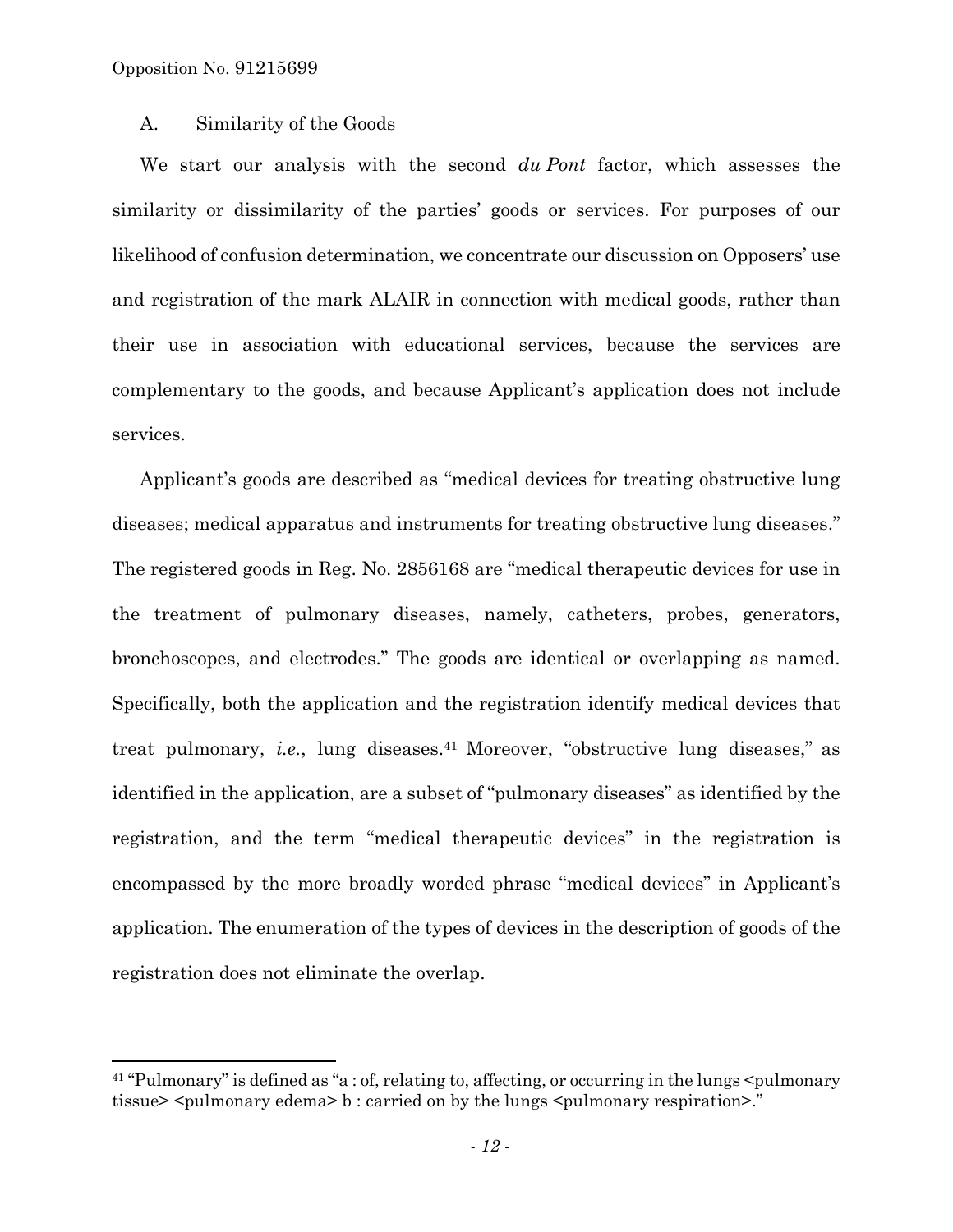$\overline{a}$ 

Applicant argues that the goods, by their nature, are specialized medical devices that treat entirely different types of pulmonary disease. While the record is mixed, it supports a finding that Applicant's HOLAIRA device will only treat COPD through a procedure Applicant calls "targeted lung denervation" while the ALAIR device will only treat asthma through a procedure Opposers call "bronchial thermoplasty."42 Nonetheless, there are no limitations in the application or registration restricting the scope of goods covered by either mark. Applicant's goods are medical devices, apparatus and instruments that treat "obstructive lung diseases," which encompasses asthma. Likewise, Opposers' catheters, probes, generators, bronchoscopes, and electrodes treat "pulmonary disease," which by definition may include COPD.43 The parties' goods, as described, are legally identical. As neither Applicant's application or Opposer Asthmatx's registration specifies that the treatment provided by the medical device is capable of treating one type of lung disease to the exclusion of other types, we do not read such supposed "real-world conditions," to the extent any may exist, into the identifications. It is well established that in deciding whether goods are related, we must focus on the wording of the

<sup>42</sup> As described by Applicant, "targeted lung denervation" uses a catheter inserted through the mouth that delivers thermal energy to a patient's main right and left bronchus, denaturing the nerves and allowing the airways to dilate. 30 TTABVUE 17. As described by Opposers, "bronchial thermoplasty" is a procedure that uses a catheter inserted through the mouth that delivers thermal energy to smooth muscle tissue inside of a patient's lungs, reducing the amount of tissue that might otherwise constrict the airflow. 21 TTABVUE 346; Exhibit 17.

<sup>43</sup> Further, Ms. Passafaro testified that although the Alair system is not presently indicated for the treatment of COPD, Opposers' future marketing plans may include the treatment of COPD. 21 TTABVUE 13.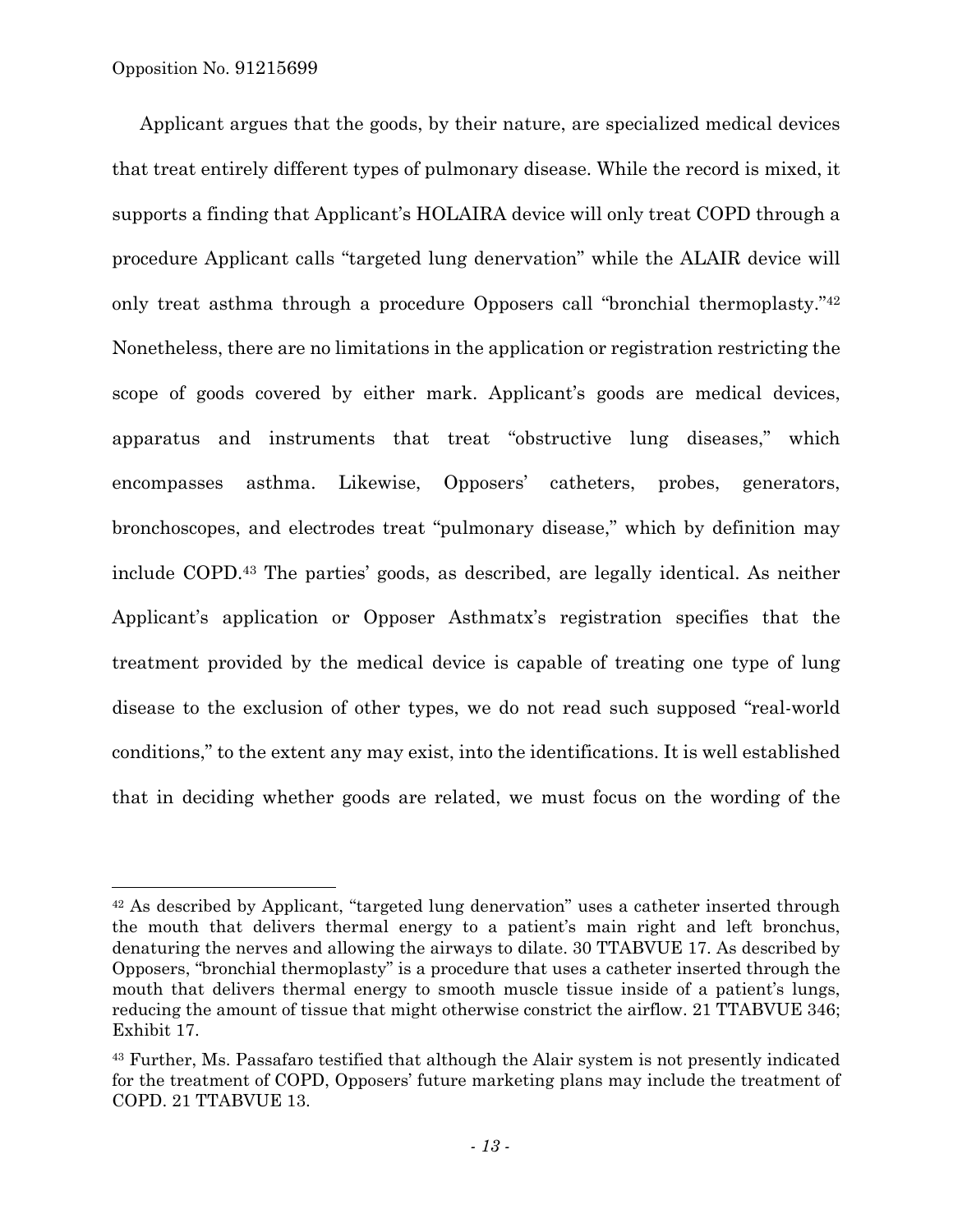Opposition No. 91215699

application and registration, rather than what the record may reveal regarding the nature of either parties' goods. *Stone Lion Capital Partners, L.P. v. Lion Capital LLP*, 746 F.3d 1317, 110 USPQ2d 1157, 1162 (Fed. Cir. 2014) ("It was proper, however, for the Board to focus on the application and registrations rather than on real-world conditions, because 'the question of registrability of an applicant's mark must be decided on the basis of the identification of goods set forth in the application.'") (citing *Octocom Sys., Inc. v. Houston Comp. Servs. Inc.,* 918 F.2d 937, 942 (Fed. Cir. 1990)); *see also ProMark Brands Inc. v. GFA Brands, Inc.,* 114 USPQ2d 1232, 1242 (TTAB 2015) ("In opposition proceedings in which the opposer has pleaded a registration, the relatedness of the parties' goods is analyzed by reference to the express wording of the involved application and registration.").

Because of the legal identity of the goods, this *du Pont* factor weighs heavily in favor of a finding of likelihood of confusion.

B. Channels of Trade and Classes of Consumers

Despite Applicant's arguments, where, as here, there are no restrictions on trade channels or classes of consumers in either the application or registration, and the goods are legally identical, we must presume that those goods move in the same channels of trade and are available to the same classes of customers for such goods. *See In re Viterra Inc.*, 671 F.3d 1358, 101 USPQ2d 1905, 1908 (Fed. Cir. 2012) (finding Board entitled to rely on this presumption); *see also American Lebanese Syrian Assoc. Charities Inc. v. Child Health Research Inst.*, 101 USPQ2d 1022, 1028 (TTAB 2011); *In re Smith and Mehaffey,* 31 USPQ2d 1531, 1532 (TTAB 1994) ("Because the goods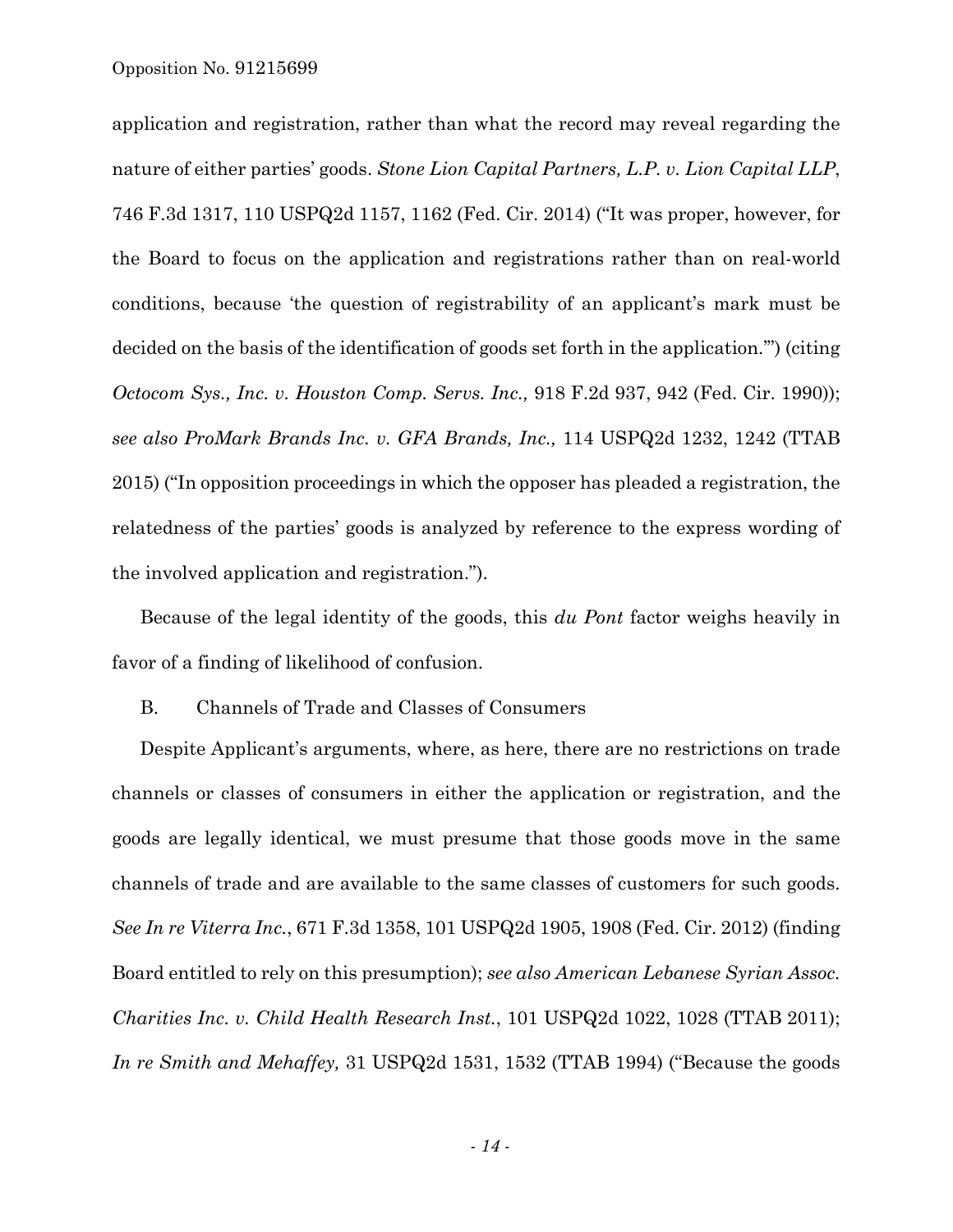are legally identical, they must be presumed to travel in the same channels of trade, and be sold to the same class of purchasers").

Accordingly, the *du Pont* factors involving trade channels and classes of purchasers also favor a finding of likelihood of confusion.

C. Consumer Sophistication

Applicant argues that the consumers are highly sophisticated. We have no doubt that with respect to the physicians and hospital personnel responsible for purchasing either an ALAIR or HOLAIRA device, we confront the highest level of sophistication. The typical physician is an interventional pulmonologist, a highly specialized subset within the field of pulmonology, of which there are only about 150 in the United States.44 The goods are expensive.45 Prior to using the ALAIR device, physicians undergo intensive training and are proctored in administering the treatment.<sup>46</sup> Applicant intends to impose a proctoring requirement as well when its device is available.47 These measures decrease the possibility that the physician or their affiliated hospital purchasing staff would become confused as to the source of the goods.48

The same level of sophistication cannot be attributed to that sector of the consuming class that consists of the ultimate patients of the parties' respective

<sup>44 29</sup> TTABVUE 23.

<sup>45</sup> For Opposers: 18 TTABVUE 152 (confidential); for Applicant: 29 TTABVUE 66 (confidential).

<sup>46 21</sup> TTABVUE 89.

<sup>47 29</sup> TTABVUE 64.

<sup>48 33</sup> TTABVUE 38.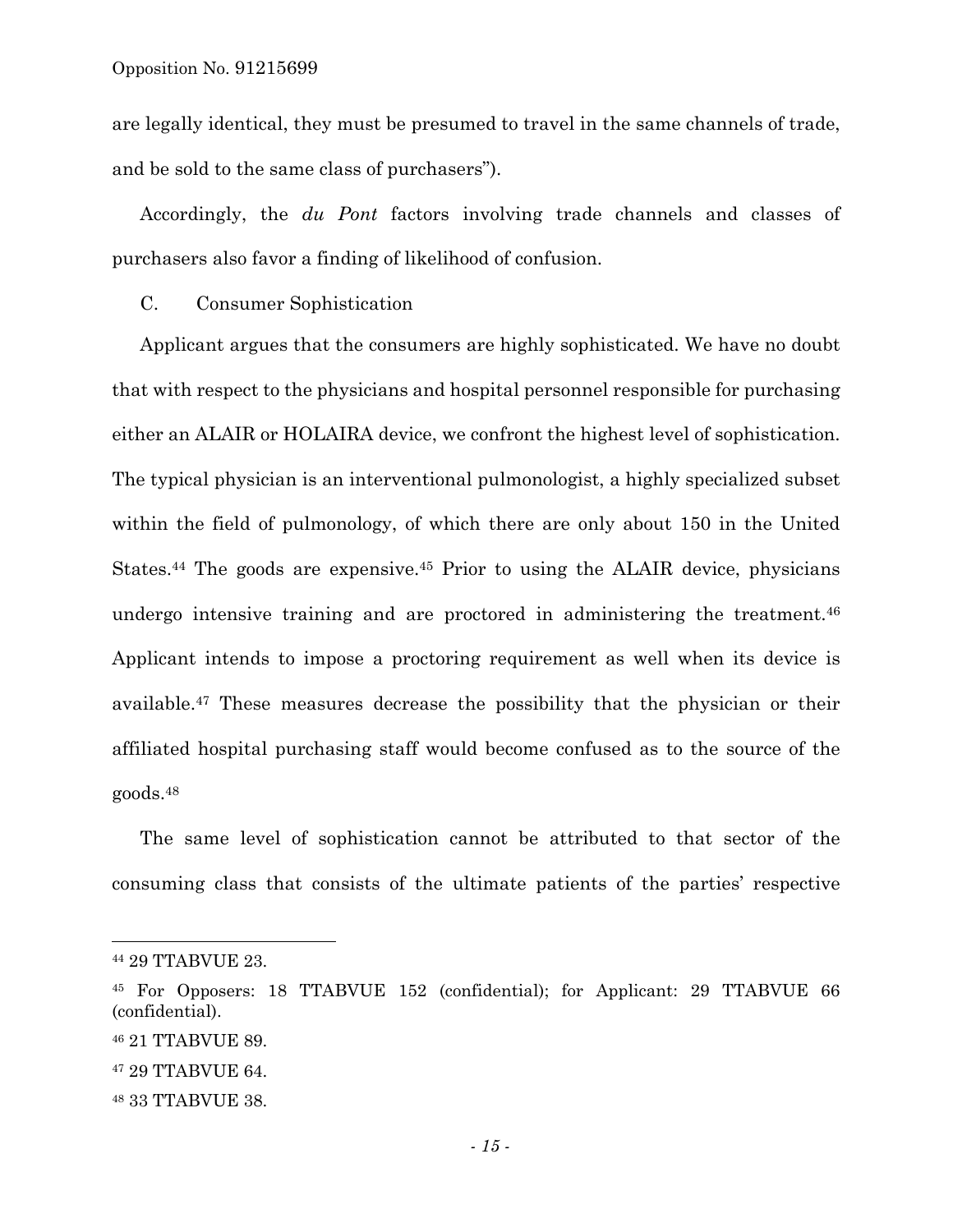medical apparatus on whom targeted lung denervation or bronchial thermoplasty may be performed. Opposers have shown that they directly market to patients at health fairs and "lung walks" and through their website.<sup>49</sup> During her testimony, Ms. Passafaro identified a brochure that "physicians could hand [] out to patients in their waiting rooms."50 The brochure includes the text: "[Y]ou might be a candidate for Bronchial Thermoplasty (BT) delivered by the Alair ™ System. … BT, delivered by the Alair System, is a safe outpatient procedure." Ms. Passafaro explained how Opposers use the brochure: "This could have been used at patient events. I mentioned the American Lung Association, we do a lot of lung walks and asthma walks. And so things -- health fairs where there might be all kinds of different vendors that are there for different health things."51 Opposers' website also contains the tag line "BT, delivered by the Alair ™ System"52 and a link to a survey for patients to fill out to determine the impact asthma may have on their life.53 The survey results include a statement that reads: "Be sure to share your answers with your doctor – and discover how Bronchial Thermoplasty (BT) may help you live a fuller life. BT, delivered by the Alair ™ system, is not another medication…."54

 $\overline{a}$ 

53 21 TTABVUE 49, Exhibit 6.

54 21 TTABVUE 315.

<sup>49 12</sup> TTABVUE 36, 38, 52.

<sup>50 12</sup> TTABVUE 36.

<sup>51 12</sup> TTABVUE 36, Exhibit 3. *See also* at 20 TTABVUE 85 ("Your doctor wants to use the Alair ™ System to treat your severe asthma. … The Alair System is the tool that your doctor will use to perform BT.").

<sup>52 13</sup> TTABVUE 94, Exhibit 65; *See also* 13 TTABVUE 96, Exhibit 66 ("The procedure is performed by a specially trained pulmonologist, using a device called the Alair System.")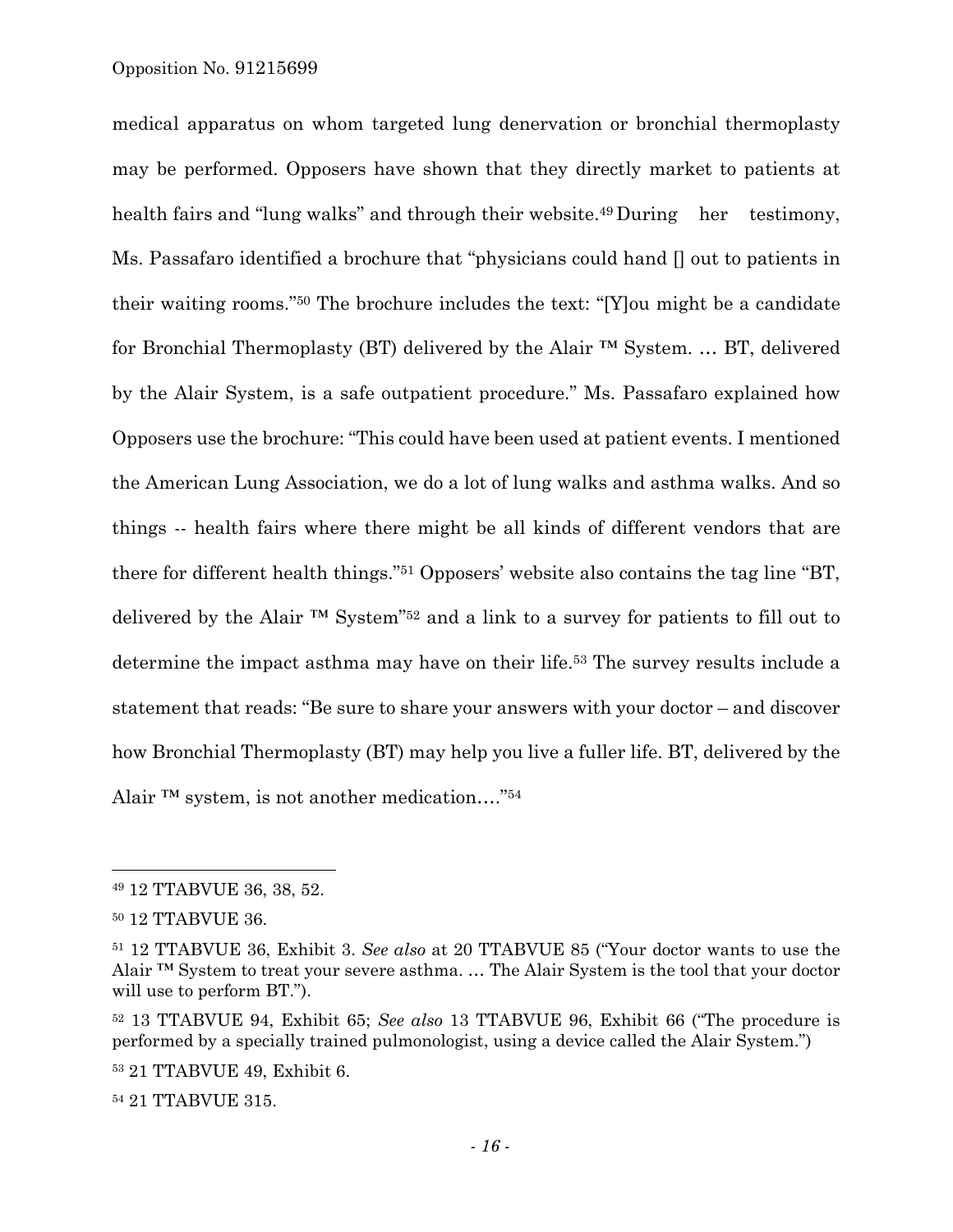Although Applicant has no current plans to market directly to patients,<sup>55</sup> patients are the ultimate decision makers as to whether to undergo treatment. *Cf., Magic Wand Inc. v. RDB Inc.*, 940 F.2d 638, 19 USPQ2d 1551, 1553 (Fed. Cir. 1991) (for purposes of genericness in context of automobile washing services, relevant public includes automobile owners and operators as well as operators and manufacturers of car wash equipment); *In re Artic Electronics Co., Ltd***.**, 220 USPQ 836 (TTAB 1983) (arcade customers, as the ultimate users but not the purchasers, are part of the relevant public for purposes of likelihood of confusion). Adults browsing Opposers' website or attending a health fair will confront Opposers' use of the mark while searching for treatments for asthma, and it is reasonable to conclude that such individuals will associate the mark with the intended treatment and recollect the mark when requesting treatment from their doctor. This appears likely despite the more prevalent use of the term "bronchial thermoplasty" throughout Opposers' advertising, as the tag line "delivered by the Alair ™ System" creates a separate commercial impression that will be impressed upon consumers, and the use of the ™ symbol will reinforce the perception of ALAIR as a source indicator. And while the market today may include no active competitors in the field of BT, the record suggests that may very well not be the case in the future.56

Patients are not sophisticated consumers regarding available treatments for asthma or obstructive pulmonary diseases. Applicant argues that despite a lack of

l

<sup>55 29</sup> TTABVUE 59, 105-6.

<sup>56</sup> Some of Applicant's confidential branding documents suggest that Applicant may view patients in some role as consumers. 29 TTABVUE 405.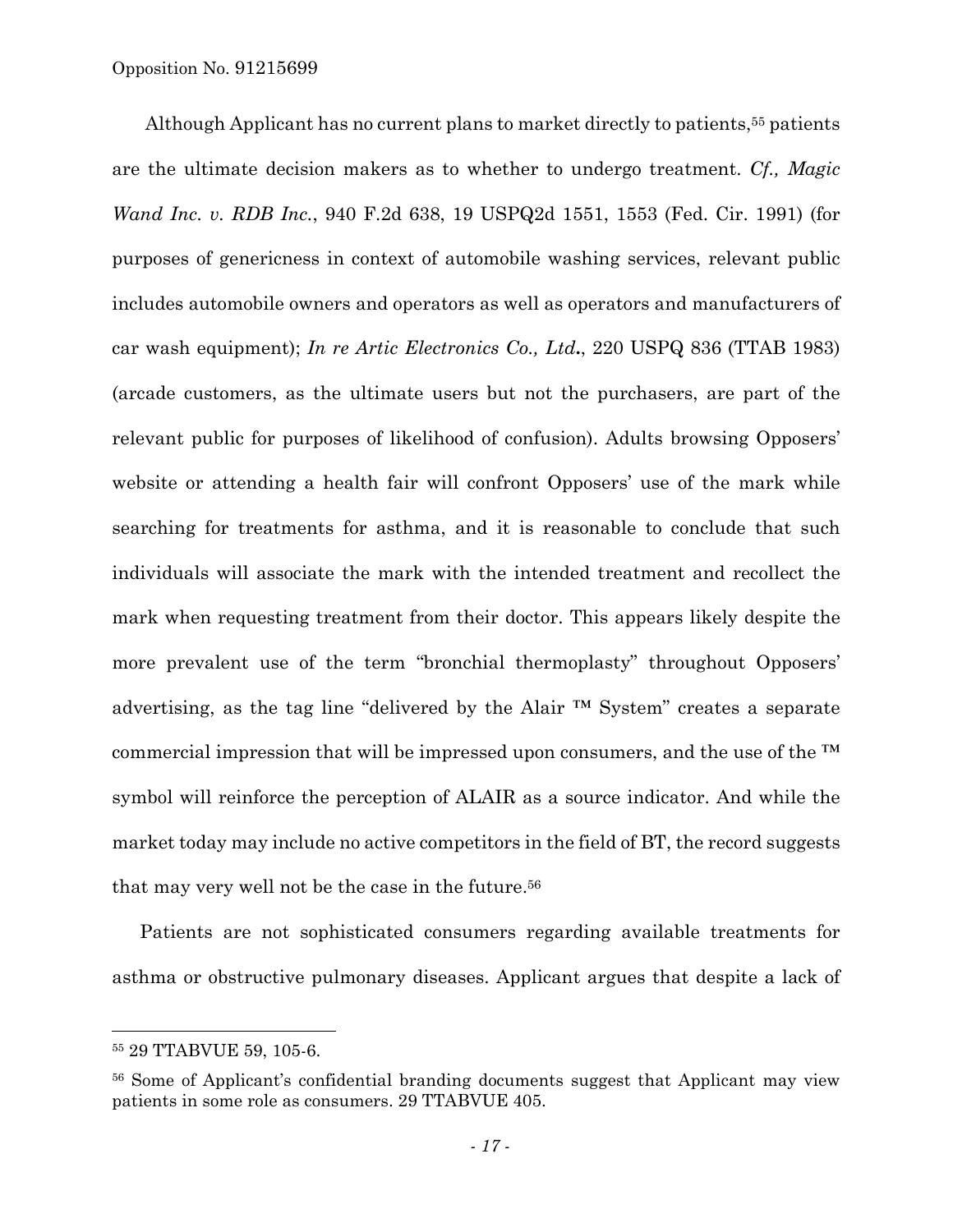sophistication, the patient is guided every step of the way by the physician, so that it is impossible for the wrong treatment to be selected. However, the fact that the physician may be the "gatekeeper" of the therapy doesn't necessarily enhance the patients' sophistication as to which company is providing the system that their doctor is using to treat their pulmonary condition. As the applicable standard of care for a likelihood-of-confusion analysis is that of the least sophisticated consumer, and the patient class of consumer is not sophisticated, this factor must be considered neutral. *See Stone Lion Capital Partners, L.P. v. Lion Capital LLP,* 746 F.3d 1317, 110 USPQ2d 1157, 1163 (Fed. Cir. 2014) (affirming that precedent requires consumer care for likelihood-of-confusion decision to be based "on the least sophisticated potential purchasers"); *Fiserv, Inc. v. Elec. Transaction Sys. Corp.,* 113 USPQ2d 1913, 1921 (TTAB 2015); *Alfacell Corp. v. Anticancer, Inc*., 71 USPQ2d 1301, 1306 (TTAB 2004).

#### D. Similarity of the Marks

We turn next to the first *du Pont* factor, the similarity of the parties' marks. In a likelihood of confusion analysis, we compare the marks in their entireties for similarities and dissimilarities in appearance, sound, connotation and commercial impression. *Palm Bay Imps. Inc. v. Veuve Clicquot Ponsardin Maison Fondee En 1772*, 396 F.3d 1369, 73 USPQ2d 1689, 1692 (Fed. Cir. 2005). "The proper test is not a side-by-side comparison of the marks, but instead whether the marks are sufficiently similar in terms of their commercial impression such that persons who encounter the marks would be likely to assume a connection between the parties." *Coach*, 101 USPQ2d at 1721 (citation omitted). Where, as here, the parties use their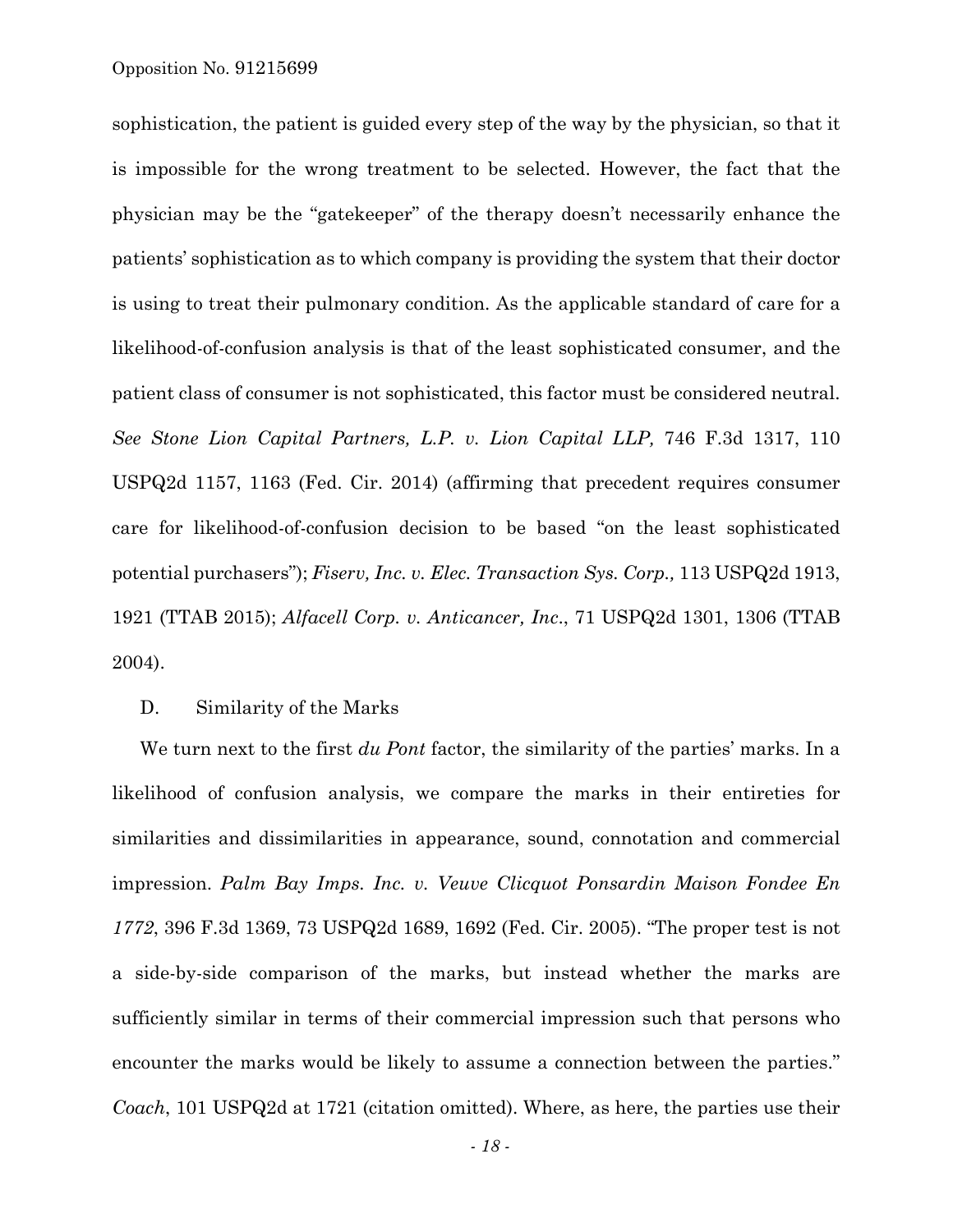$\overline{a}$ 

marks in connection with goods that are legally identical, the similarity needed to support a determination that confusion is likely declines. *See Bridgestone Ams. Tire Operations LLC v. Federal Corp.*, 673 F.3d 1330, 102 USPQ2d 1061, 1064 (Fed. Cir. 2012).

Applicant seeks to register the mark HOLAIRA. Opposers' mark is ALAIR. The only difference between the marks is the initial syllable of each, and the addition of an "a" at the end of Applicant's mark. In appearance, the marks are similar due to the presence of the shared "AIR" or "LAIR" portion in each. As to pronunciation, Opposers submitted the expert report of Dr. Nunberg, who testified that the marks would sound alike. He opined that HOLAIRA would be pronounced /hə'lerə/,<sup>57</sup> that ALAIR would be pronounced /ə'ler/, and that the initial "h" in Applicant's mark might be "suppressed."58 Despite this testimony, it is well established that there is no correct pronunciation of a mark that, like both terms here, is not a recognized word. *StonCor Grp., Inc. v. Specialty Coatings, Inc.*, 759 F.3d 1327, 111 USPQ2d 1649, 1651 (Fed. Cir. 2014); *In re Viterra*, 101 USPQ2d at 1912. While we accord the Nunberg report some probative value, it falls short of compelling a finding that the marks would always sound alike. Nonetheless, we find that consumers are likely to vocalize the words in a similar manner, given that the stressed, middle portion in each mark is identical.

<sup>57</sup> The upside-down e is pronounced like an "a" in the word *soda* or "u" in the word *but*. 58 13 TTABVUE 14-5.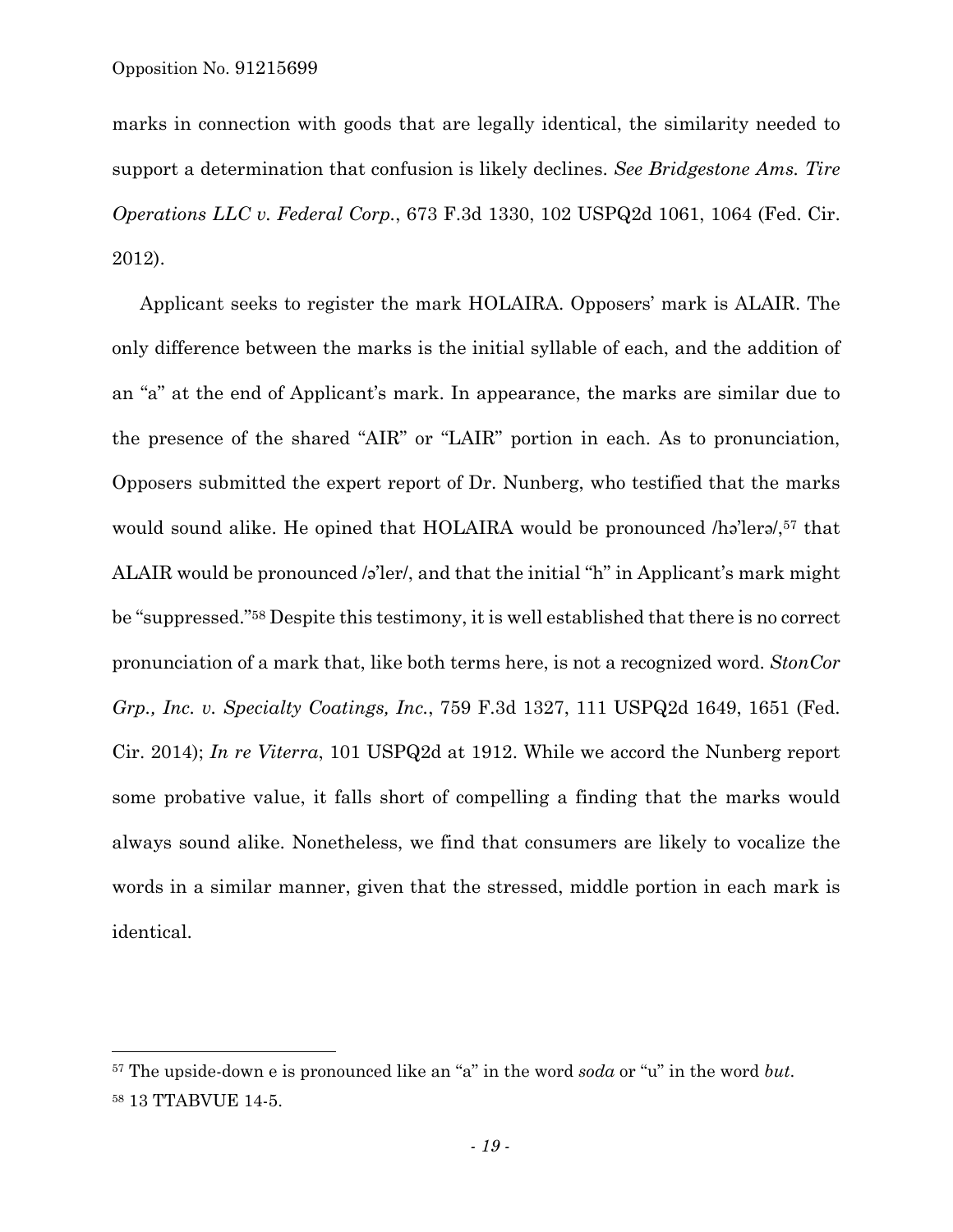In addition to this strong visual similarity and somewhat similar pronunciation, the marks evoke highly similar connotations. They suggest a sense of one's "breathing in all the air" or getting "air to the whole lung." The word "all" (evoked by the "al" of Opposers' mark) and the word "whole" (evoked by the letter string "hol" in Applicant's mark) are established synonyms. The term "air" in both marks conveys the same meaning in relation to the goods, that of a product that benefits a patient's ability to breathe. When considered in their entireties, we find that both marks create similar overall commercial impressions when used on goods used to treat pulmonary or respiratory disease.

The first *du Pont* factor favors a finding that confusion between the marks is likely, particularly in light of the lesser similarity required because the respective goods are legally identical.

### E. Number and Nature of Third Party Uses

Applicant asserts that the use of the letter strings AIR and LAIR are exceedingly common in marks related to respiratory treatments and that consequently, consumers will look to nuanced points of differentiation to distinguish the parties' marks. In support of this assertion, Applicant submitted copies of over 40 third-party registrations containing the term "AIR" for asthma drugs, inhalers for delivery of drugs to treat asthma and other respiratory conditions, and breathing apparatus, such as nasal pillow masks or devices that fit over one's nose or face to assist in breathing. In addition, Applicant submitted copies of webpages showing that "AIR" is common for marks used in connection with such goods. Opposers, on the other hand, argue that while "AIR" may be a common element in these marks, the term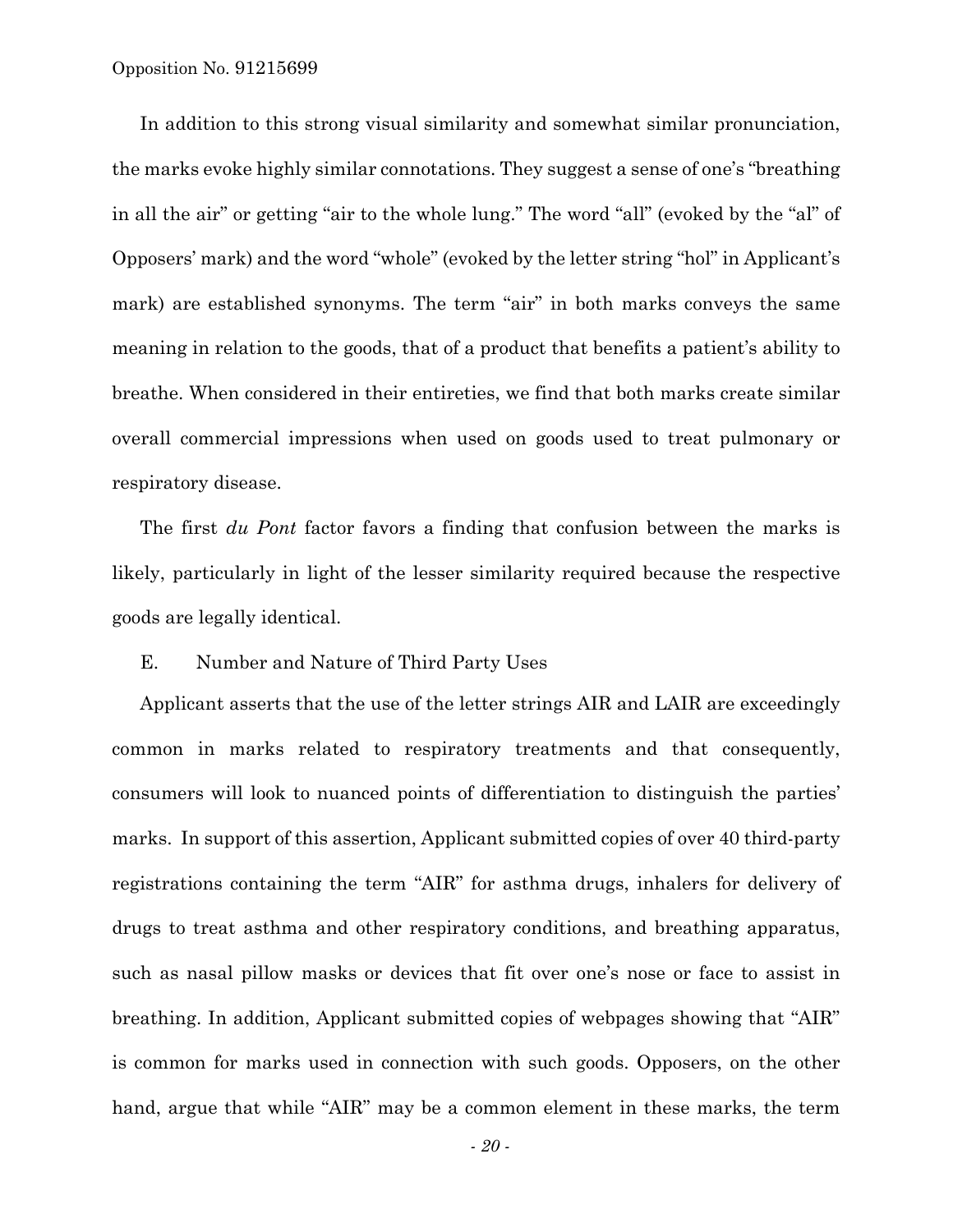"LAIR," shared by both Applicant's and Opposers' mark, is not; thus the evidence fails to prove weakness of Opposers' mark.

Third-party registrations can be used to demonstrate that a term may have a commonly accepted meaning, and that consumers will recognize it as a weak element, thereby distinguishing the marks based on other elements. "Such third party registrations show the sense in which the word is used in ordinary parlance and may show that a particular term has descriptive significance as applied to certain goods or services." *Institut National Des Appellations D'Origine v. Vintners International Co.,* 958 F.2d 1574, 22 USPQ2d 1190, 1196 (Fed. Cir. 1992); *see also Juice Generation,*  115 USPQ2d at 1674 (third-party registrations can be used "show the sense in which a mark is used in ordinary parlance"); *In re Box Solutions Corp*., 79 USPQ2d 1953, 1955 (TTAB 2006). However, the "existence of [third party] registrations is not evidence of what happens in the market place or that customers are familiar with them." *AMF Inc. v. Am. Leisure Prods., Inc*., 474 F.2d 1403, 177 USPQ 268, 269 (CCPA 1973). *See also Jack Wolfskin*, 116 USPQ2d at 1136; *In re Davey Products Pty Ltd.,* 92 USPQ2d 1198, 1204 (TTAB 2009). Here, the evidence shows that asthma drugs and related goods (such as inhalers or breathing apparatus) move along the spectrum of treatments for asthma, and that even if such goods are not directly competitive with Opposers' ALAIR device, they would be considered as alternative option treatments. Based on these registrations, the common English definition of the word "air," and the fact that many of the registered marks appear in the marketplace as shown by the internet evidence, we find that the term "air" would be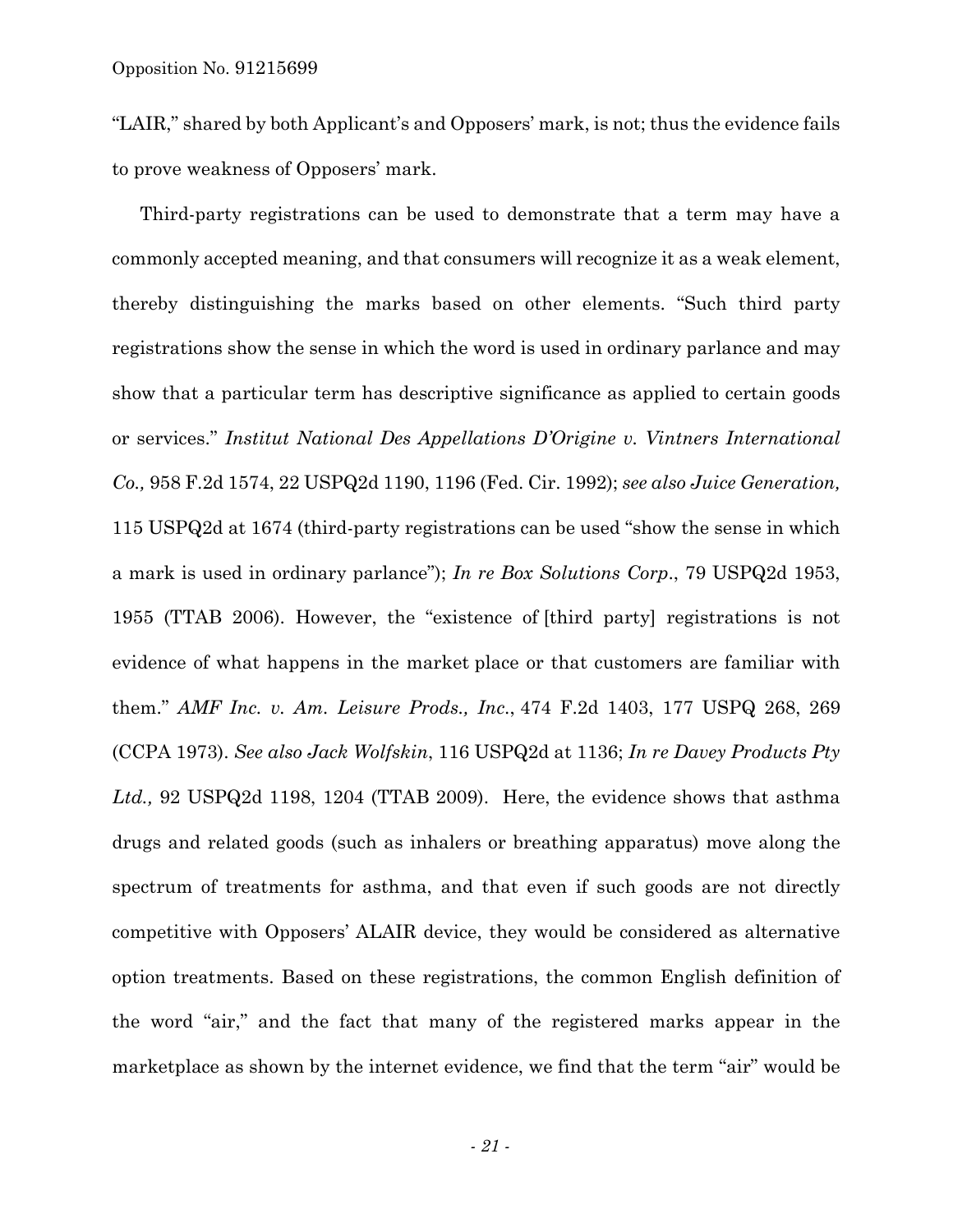considered a weak component of these marks. However, as a compound term, Opposers' mark ALAIR may be viewed not merely as a derivative of the word "air," but as a combination of the letter "A" and the term "LAIR." Only seven of the thirdparty registrations incorporate "LAIR."59 Of these seven, two were registered on the basis of Trademark Act Section 66(a) or 44(e) and are entitled to little if any probative value because there is no basis for finding that they have ever been in use in commerce. *Cf. In re Albert Trostel & Sons Co.*, 29 USPQ2d 1783, 1786 (TTAB 1993); *In re Mucky Duck Mustard Co., Inc.,* 6 USPQ2d 1467, 1470 n.6 (TTAB 1988).

The remaining five are:

- 1. Reg. No. 2659940 for the mark ALERE for "medical monitoring apparatus used to monitor and communicate data such as weight, blood pressure, blood glucose levels, other blood chemistry data, heart rate, EKG, coagulation time, peak flow, or other measurements of respiratory function in patients with chronic diseases such as asthma, diabetes, obesity, chronic hypertension, chronic renal disease and chronic obstructive pulmonary disease"; registered December 10, 2002; renewed.
- 2. Reg. No. 2144663 for the mark CIRCULAIRE for "medical apparatus, namely, aerosol products comprising delivery tubes, nebulizers and reservoir bags for use in delivering pharmaceutical preparations in the form of inhalants"; registered March 17, 1998; renewed.
- 3. Reg. No. 2048127 for the mark SINGULAIR for "pharmaceutical preparations for the treatment of respiratory disorders"; registered March 25, 1997, renewed.
- 4. Reg. No. 1566967 for the mark VENTILAIR for "medical air compressor for respiratory therapy"; registered November 21, 1989; renewed.

<sup>59</sup> One of the seven is ALERE, considered as a phonetic equivalent to ALAIRE.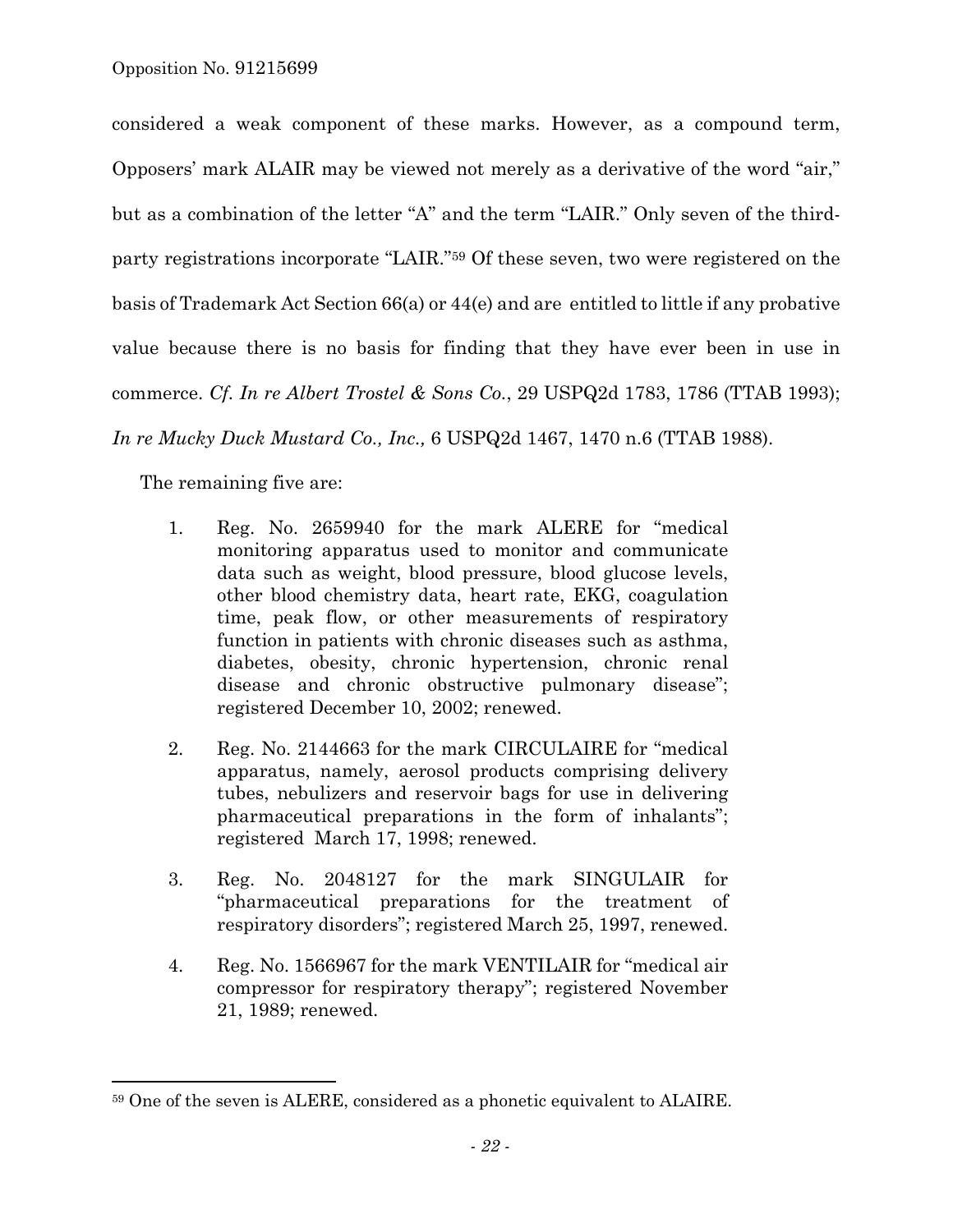5. Reg. No. 2998978 for the mark XOLAIR for "pharmaceutical preparations for use in the treatment of asthma"; registered September 20, 2005; renewed.

The probative value of Applicant's evidence is further diminished inasmuch as the third-party marks also include additional wording, not found in Opposer Asthmatx's registration or Applicant's application, that engender a different commercial impression from either parties' mark.60 Overall, the evidence does not show that Opposers' mark is so weak that consumers will recognize the differences between the marks. *Cf. Jack Wolfskin,* 116 USPQ2d at 1136 (third-party weakness evidence characterized as "voluminous").

## F. Applicant's Intent

1

Opposers contend that Applicant intended to trade on Opposers' goodwill in applying for its mark. The evidence in support of Opposers' contention is mostly contained in the confidential record, specifically in the Six Degrees branding presentation and in internal emails. We find the evidence to fall short of showing that Applicant intentionally sought to trade off the goodwill of Opposers' ALAIR mark. The fact that Opposers' ALAIR system may be the only other device-based therapy for treatment of obstructive lung disease, or that the companies have developed similar marketing strategies does not prove Applicant's intent to capitalize unfairly on Opposers' mark. This factor is neutral.

<sup>60</sup> We further note that Reg. No. 2659940 for the mark ALERE was involved in Can. No. 92051129. Alere Medical Inc. had filed a petition to cancel Opposer Asthmatx's registration for the mark ALAIR on June 18, 2009. The petition was dismissed with prejudice on January 5, 2010 pursuant to the parties' settlement agreement in that case.